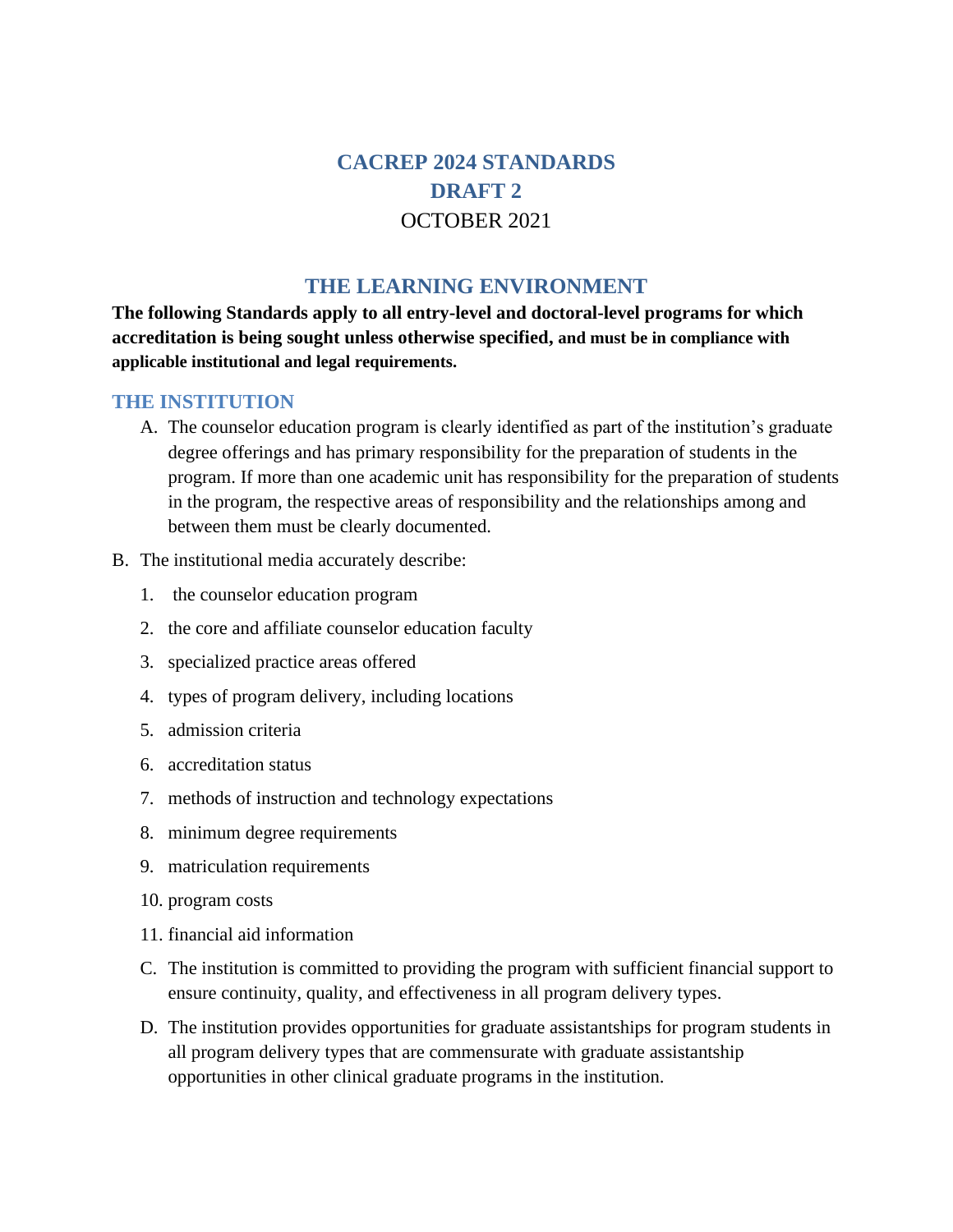- E. The institution provides support for counselor education program faculty to participate in professional activities, scholarly activities, and service to the profession.
- F. The institution provides learning resources appropriate for scholarly inquiry, study, and research relevant to counseling and accessible by all counselor education program faculty and students in all program delivery types.
- G. The institution provides technology and technical support to all counselor education program faculty and students, in all program delivery types, to ensure access to information systems for learning, teaching, and research.
- H. The institution provides access to counseling skills training environments and necessary technology that are conducive to instruction and supervision of individual and group counseling.
- I. The institution provides dedicated administrative assistance, in all program delivery types, to support faculty/program activities and is commensurate with that provided for similar clinical graduate programs.

# **THE ACADEMIC UNIT**

- J. Entry-level degrees consist of approved, graduate-level study with a minimum of 60 semester credit hours or 90 quarter credit hours required of all students.
- K. The counselor education program makes continuous and systematic efforts to recruit, enroll, and retain a diverse group of students and to create and support an inclusive and equitable learning community.
- L. Entry-level admission decision recommendations are made by the counselor education program and include consideration of each applicant's
	- 1) relevance of career goals,
	- 2) aptitude for graduate-level study,
	- 3) potential success in forming effective counseling relationships with diverse populations,
	- 4) technology aptitude to complete the program, and
	- 5) self-awareness.
- M. Before or at the beginning of the first term of enrollment in the counselor education program, the program provides a new student orientation for all program delivery types during which a student handbook is disseminated and discussed, students' ethical and professional obligations and personal growth expectations as counselors-in-training are explained, and eligibility for licensure/certification is reviewed.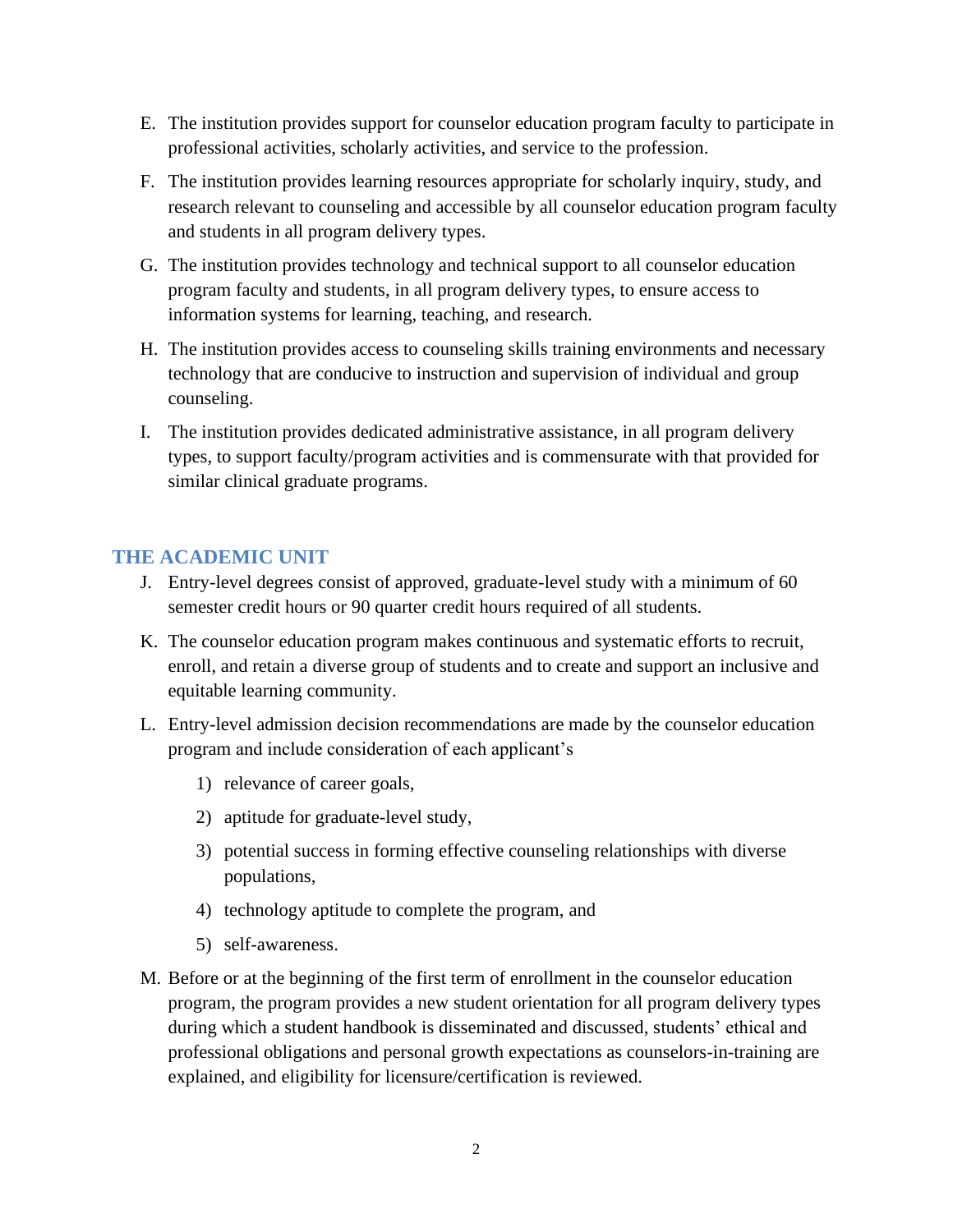- N. The student handbook, for all program delivery types, include:
	- 1) the mission statement and objectives of the counselor education program,
	- 2) matriculation requirements,
	- 3) expectations of students,
	- 4) technology resources and competencies needed to complete the program,
	- 5) academic appeal policy, including potential outcomes,
	- 6) written endorsement policy explaining the conditions for recommending students for credentialing and employment,
	- 7) policy for student retention, remediation, and dismissal from the program,
	- 8) information about disability services and reasonable accommodation processes at the institution,
	- 9) information about personal counseling services provided by professionals other than counselor education program faculty and students,
	- 10) program diversity, equity, and inclusion, policies,
	- 11) information about professional counseling organizations, opportunities for professional involvement, and activities appropriate for students, and.
	- 12) professional counseling certification and licensure requirements and how the degree program prepares students to meet the specific certification and licensure educational standard requirements in the state in which they reside.
- O. Syllabi are available for review by all students, in all program delivery types, are distributed at the beginning of each curricular experience, and include:
	- 1) content areas, including the essential requirements of the courses offered,
	- 2) key performance indicators and student learning outcome expectations,
	- 3) methods of instruction,
	- 4) required text(s) and/or reading(s),
	- 5) student performance evaluation criteria and procedures,
	- 6) diversity, equity, inclusion, and accessibility statement, and
	- 7) a disability accommodation policy, procedure statement, and institutional contacts.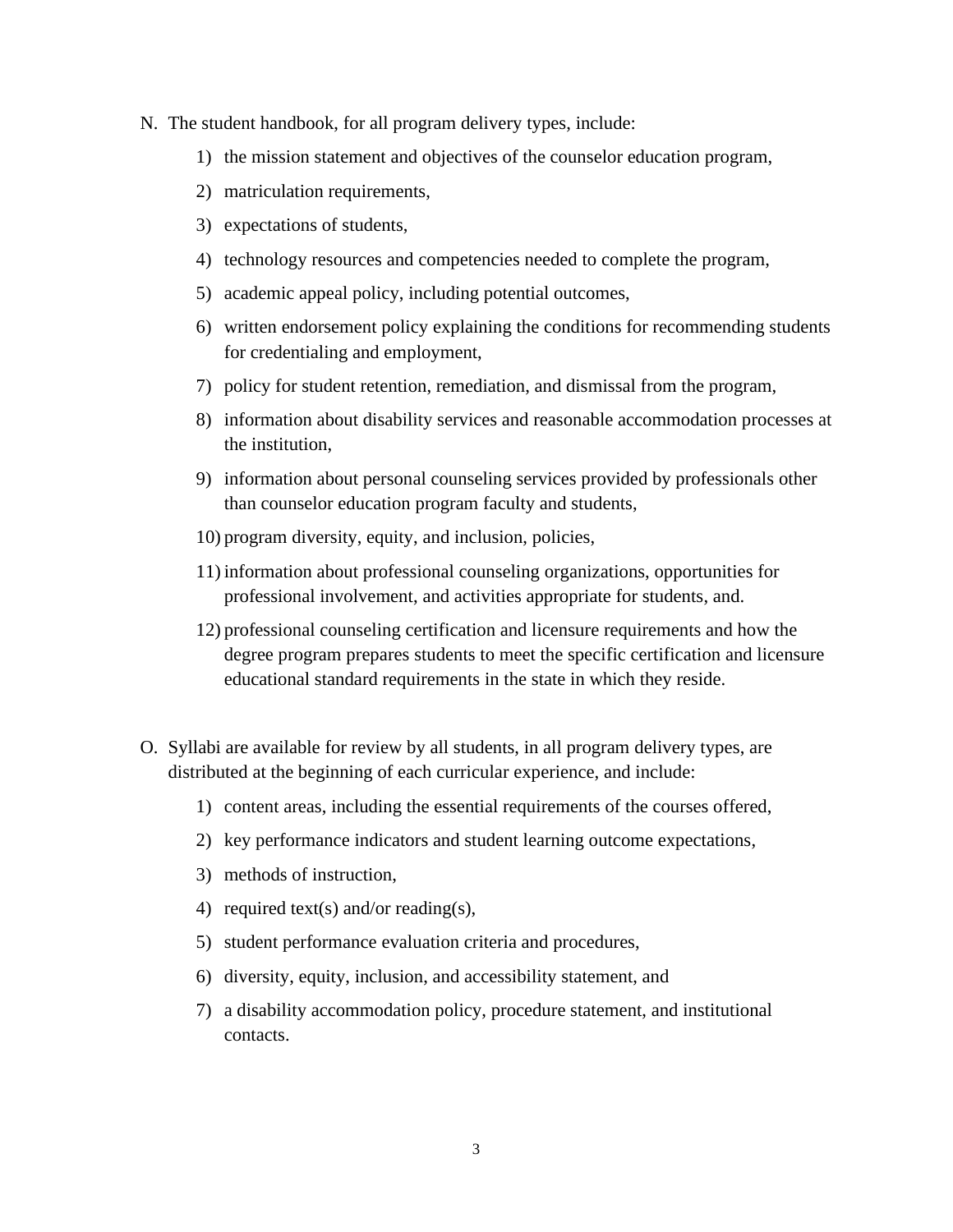- P. Counselor education programs have and follow a policy for student retention, remediation, and dismissal from the program consistent with institutional due process policies and with the counseling profession's ethical codes and standards of practice.
- Q. Students in entry-level programs have an assigned advisor at all times during the program who helps them develop and review a planned program of study**.**
- R. Students have regular, systematic opportunities to evaluate their experience with and access to academic advising and resources within the counselor education program.
- S. Students have regular, systematic opportunities to evaluate counselor education program faculty. The written procedures are available to counselor education program faculty.
- T. The academic unit makes continuous and systematic efforts to recruit, employ, and retain a diverse faculty to create and support an inclusive learning community.
- U. The academic unit has faculty resources of appropriate quality and sufficiency to meet the demands of the program. For entry-level programs, the academic unit must employ a minimum of three full-time core counselor education program faculty members who teach in the entry-level program. For doctoral programs, the academic unit must employ at least two additional full-time core counselor education program faculty members.
- V. To ensure that students are taught primarily by core counselor education program faculty, for any academic year, the combined number of course credit hours taught by core faculty must exceed the number of credit hours taught by affiliate faculty.
- W. For any academic year, the ratio of full-time equivalent (FTE) students to FTE faculty must not exceed 12:1.
- X. The teaching and advising loads, scholarship, and service expectations of counselor education program faculty members are consistent with clinical graduate programs at the institution.
- Y. The program has policies and procedures for maintaining privacy and confidentiality of all protected health information associated with training requirements that are in compliance with applicable institutional, state, and federal requirements.

# **FACULTY AND STAFF**

- Z. Core faculty must have full-time appointment to the counselor education program. Core counselor education program faculty may only be designated as core faculty at one institution. Core counselor education faculty must meet one of the following qualifications:
	- 1) have earned doctoral degrees in counselor education, preferably from a CACREPaccredited program, or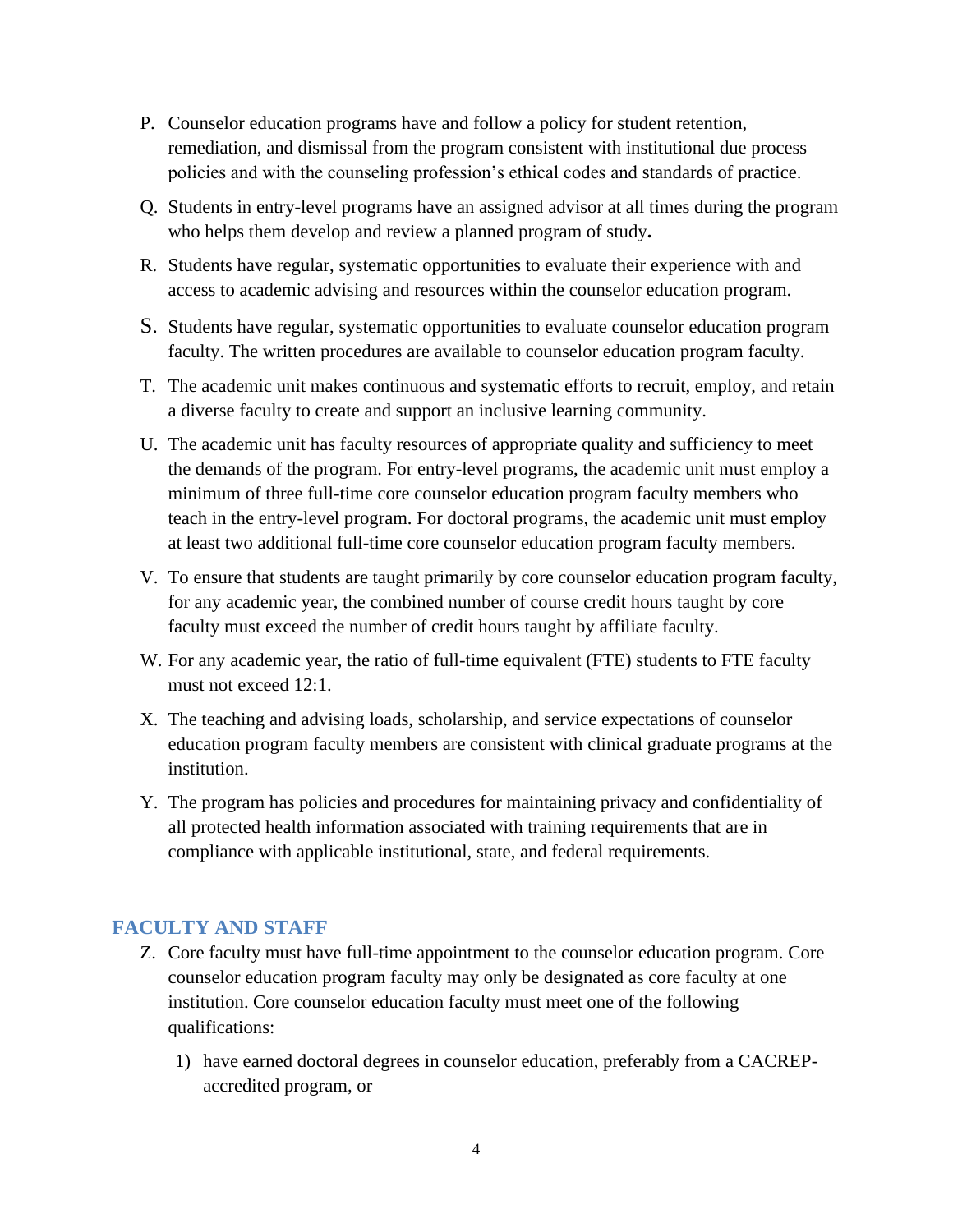- 2) have related doctoral degrees and have been employed as full-time faculty members in a counselor education program for a minimum of one full academic year before July 1, 2013, or
- 3) have (a) been employed as a full-time faculty member in a CORE-accredited master's program prior to July 1, 2017 or (b) graduated from a rehabilitation doctoral program prior to January 1, 2018.
- AA. Core counselor education program faculty participate in professional activities, scholarly activities, and service to the profession. All core counselor education program faculty must identify with the counseling profession through each of the following:
	- 1) have sustained memberships in professional counseling organizations,
	- 2) maintain certifications and/or licenses related to the counseling profession, and
	- 3) show evidence of sustained professional engagement through at least two of the following:
		- a) professional development and renewal activities related to counseling,
		- b) professional service and advocacy in counseling,
		- c) ongoing counseling practice, or
		- d) research and scholarly activity in counseling commensurate with their faculty role.
	- BB. For each specialized practice area offered by the program, at least one core counselor education program faculty member must identify with the specialized practice area. A faculty member can identify with more than one specialized practice area. The identified faculty member for the area must:
		- 1) maintain certifications and/or licenses related to the specialized practice area,
		- 2) show evidence of sustained professional engagement through at least two of the following:
			- a) professional development and renewal activities related to the specialized practice area,
			- b) professional service and advocacy in the specialized practice area,
			- c) ongoing counseling practice in the specialized practice area, or
			- d) research and scholarly activity in the specialized practice area commensurate with their faculty role.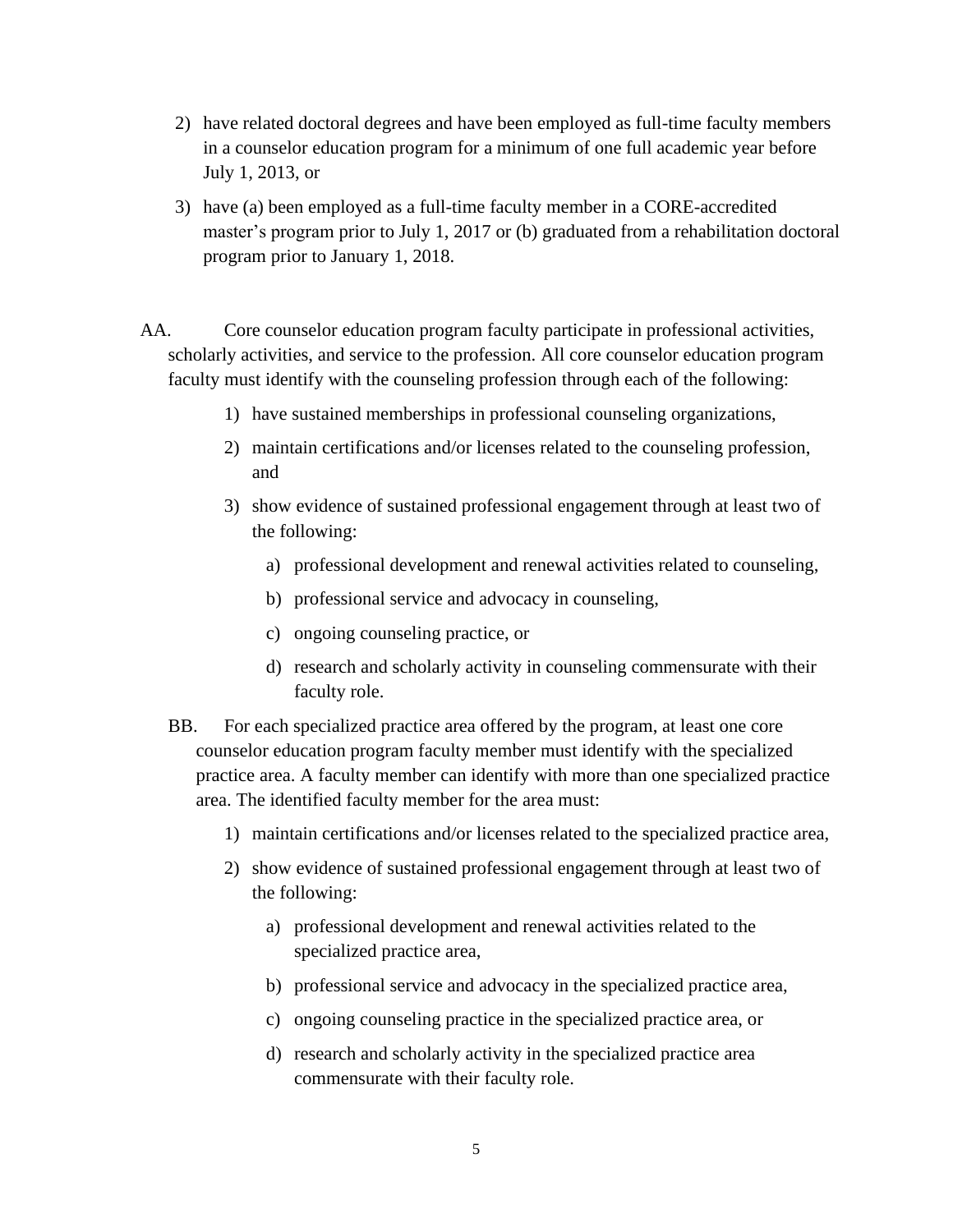- CC. Within the structure of the institution's policies, the core counselor education program faculty have the authority to determine program curricula and to establish operational policies and procedures for the program.
- DD. Affiliate faculty may be employed who support the mission, goals, and curriculum of the counselor education program. All affiliate faculty must have graduate or professional degrees in a field that supports the mission of the program.
- EE.The core counselor education program faculty orient affiliate faculty to program and accreditation requirements relevant to the courses they teach, and program and institutional policies and procedures.
- FF. All core and affiliate counselor education program faculty have relevant preparation and experience in relation to a) the course content they teach and b) delivery type.
- GG. A core counselor education program faculty member is clearly designated as the leader for the counselor education program; this individual must have a written job description that includes:
	- 1) having responsibility for the coordination of the counseling program(s),
	- 2) responding to inquiries regarding the overall academic unit,
	- 3) providing input and making recommendations regarding the development of and expenditures from the budget,
	- 4) providing or delegating year-round leadership to the operation of the program(s), and
	- 5) receiving release time from faculty member responsibilities to administer the counselor education program.
- HH. A program faculty or staff member is identified as the practicum and internship coordinator for the counselor education program. This individual must:
	- 1) have a written job description,
	- 2) be responsible for the coordination of practicum and internship experiences in designated counselor education program(s), and
	- 3) be responsible for responding to inquiries regarding practicum and internship.
	- 4) coordinators hired after July 1, 2024 must meet the minimum qualifications for a site supervisor.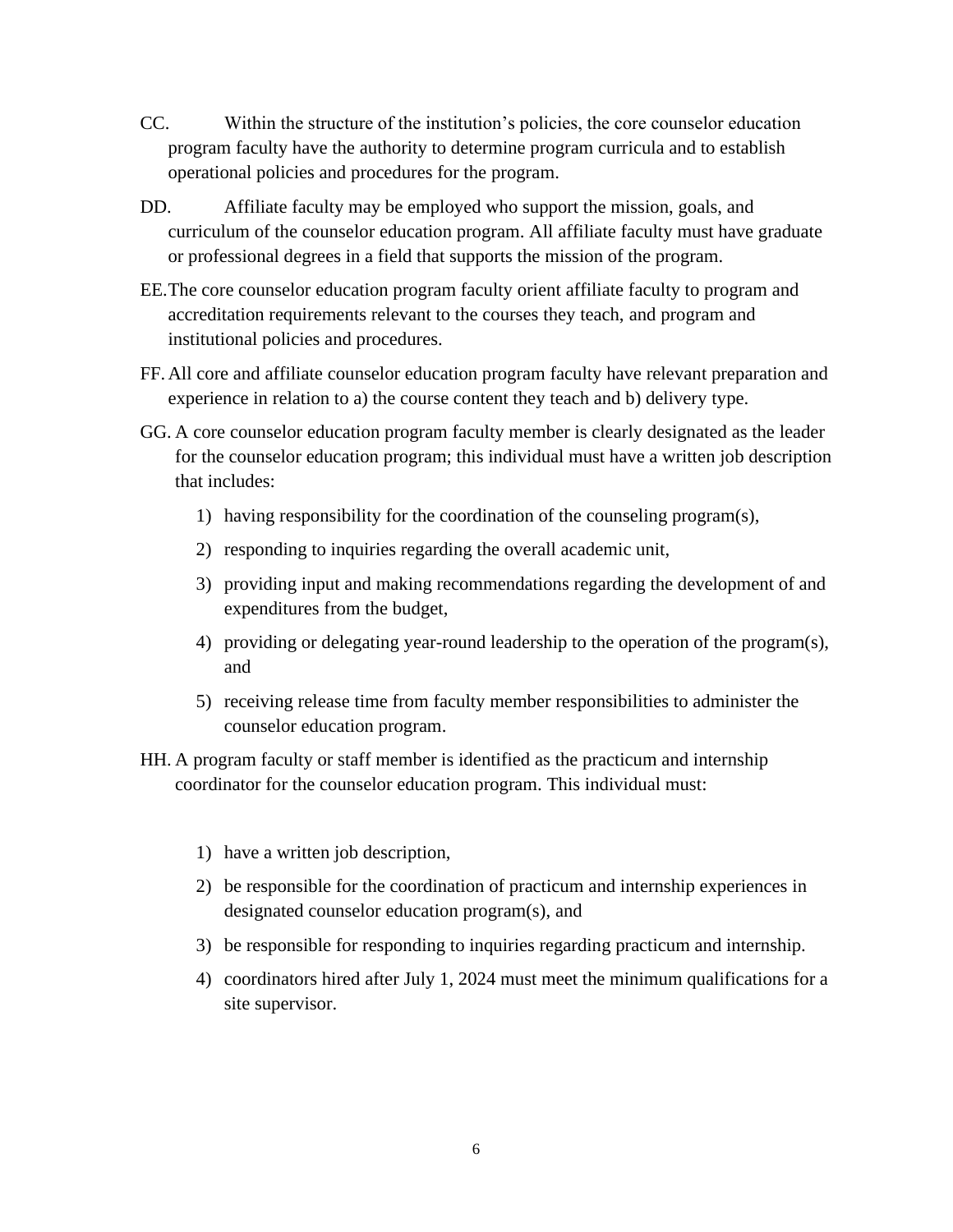# **ACADEMIC QUALITY**

**Counselor education programs must be committed to attaining the highest quality in their preparation of students and must demonstrate the process, tools, and thresholds used to measure quality. Academic quality is determined by evaluation of program mission and objectives and assessment of students' knowledge, skills, and professional dispositions. The purpose of program evaluation is for counselor education program faculty to comprehensively evaluate overall program effectiveness across specific dimensions, and to use findings to inform program modifications. The following standards apply to all entrylevel and doctoral-level programs for which accreditation is being sought unless otherwise specified.**

#### **PROGRAM EFFECTIVENESS**

#### A. PROGRAM MISSION

The counselor education program has a mission statement that:

1) defines and outlines the fundamental purpose of the program;

2) reflects input from persons involved in the conduct of the program: counselor education program faculty, current and former students, and personnel in cooperating agencies; and

3) is publicly available.

#### B. PROGRAM OBJECTIVES

The program objectives are consistent with the program mission statement and

1) reflect current knowledge and projected needs concerning counseling practice in a diverse society;

2) reflect input from persons involved in the conduct of the program: counselor education program faculty, current and former students, and personnel in cooperating agencies;

3) are written in measurable terms so they can be evaluated; and

4) are publicly available.

#### C. CONTINUOUS AND SYSTEMATIC IMPROVEMENT OF THE PROGRAM

Counselor education programs have a written comprehensive evaluation plan for systematically evaluating, monitoring, and reporting achievement of program objectives on an annual basis. The plan includes:

1) academic quality indicators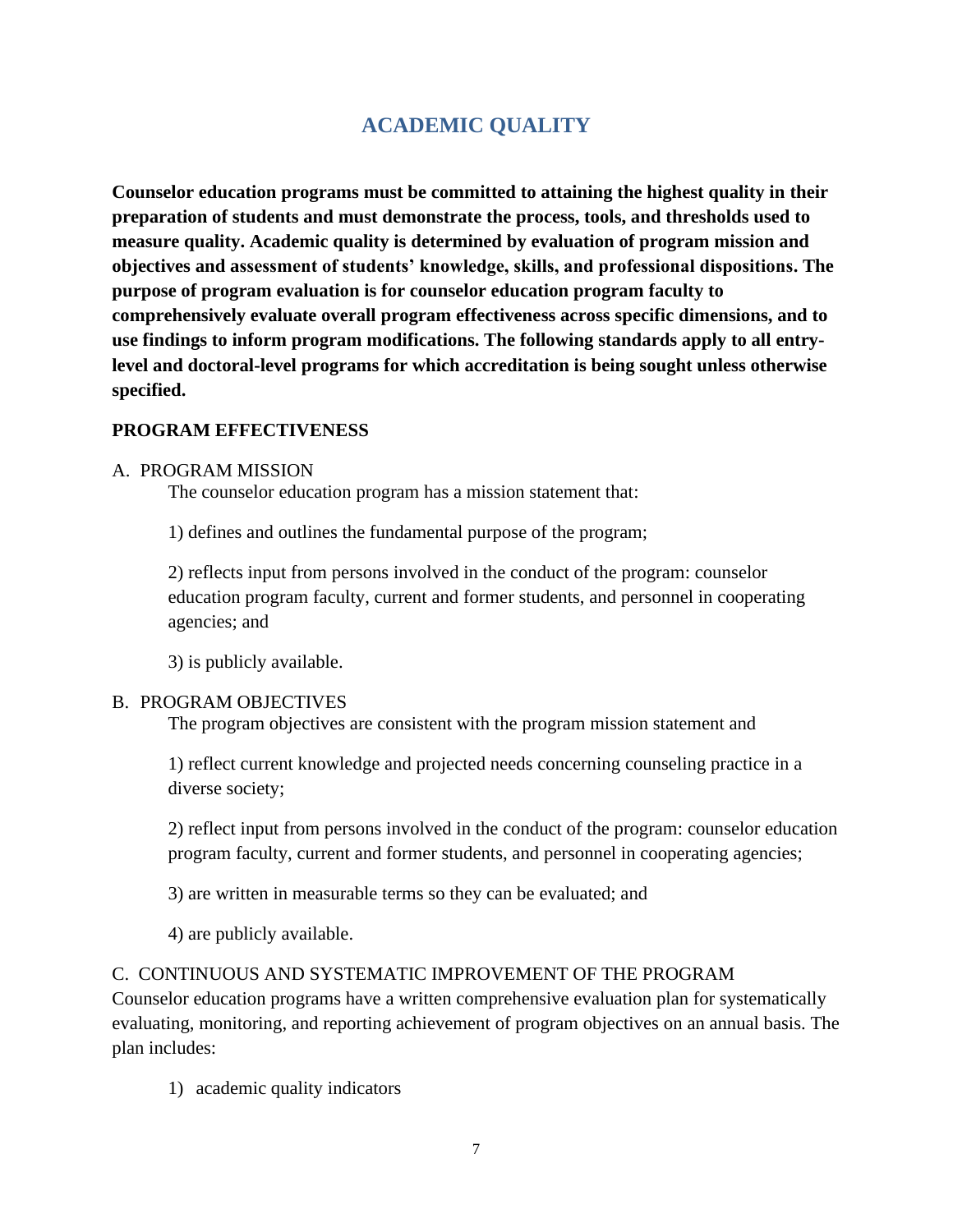- 2) minimum thresholds for meeting program objectives, as determined by counselor education program faculty
- 3) the data that will be collected
- 4) a procedure for how and when data will be collected
- 5) a method for how and when data will be reviewed or analyzed
- 6) a process for addressing unmet minimum thresholds,
- 7) a procedure for identifying and analyzing trends in the data across multiple years, and
- 8) an explanation for how data will be used for curriculum and program improvement.

# D. ACADEMIC QUALITY INDICATORS

Programs must collect and analyze the following data annually as part of their comprehensive evaluation plan:

### 1. Faculty Professional Identity and Engagement

The program provides evidence of analysis of and reports in aggregate counselor education program faculty identity and engagement with the counseling profession in professional activities, scholarly activities, and service to the profession.

### 2. Aggregate Assessment of Student Success

The program provides evidence of trend analysis of student learning outcome data and reports in aggregate the achievement of minimum thresholds across multiple points in time for:

- a) entry-level programs: key performance indicators for each of the foundational curricular areas and for each specialized practice area;
- b) (If applicable) doctoral programs: key performance indicators for each of the doctoral professional identity areas;
- c) professional dispositions for entry-level students; and
- d) (If applicable) professional dispositions for doctoral students

### 3. Graduate Outcomes

The program provides evidence of the analysis of graduate outcomes and reports in aggregate by specialized practice area the achievement of minimum thresholds determined by the program for each of the following: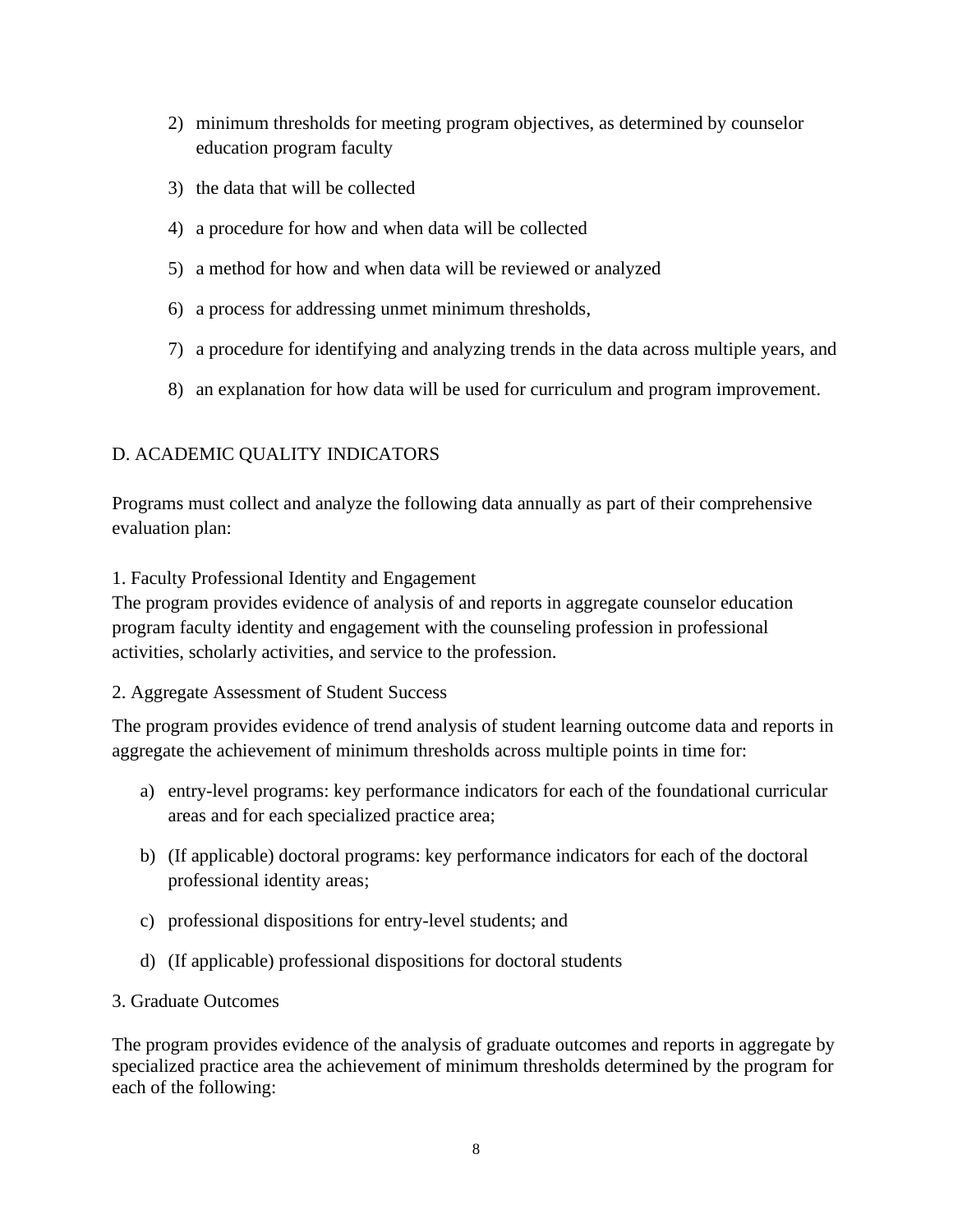- a) the number of graduates,
- b) pass rates on credentialing examinations,
- c) degree completion rates, and
- d) job placement rates.

#### 4. Diverse Learning Community

As part of the continuous and systematic efforts to recruit, enroll, and retain a diverse group of faculty and students, the counselor education program collects and analyzes disaggregated demographic data with regard to:

- a) Students:
	- 1) applicants,
	- 2) enrolled students, and
	- 3) degree completion rates.
- b) Full-time Faculty:
	- 1) (if applicable) applicants for open faculty positions,
	- 2) employed faculty, and
	- 3) retention rates.

#### 5. Fieldwork

The program reports in aggregate:

- a) student evaluation of practicum and internship placement process,
- b) student evaluation of practicum and internship sites,
- c) student evaluation of practicum and internship site supervisors, and
- d) student evaluation of practicum and internship faculty and doctoral student supervisors.

#### 6. Follow-Up Studies

The program collects and analyzes systematic follow-up studies of:

- a) graduates,
- b) site supervisors, and
- c) employers of program graduates.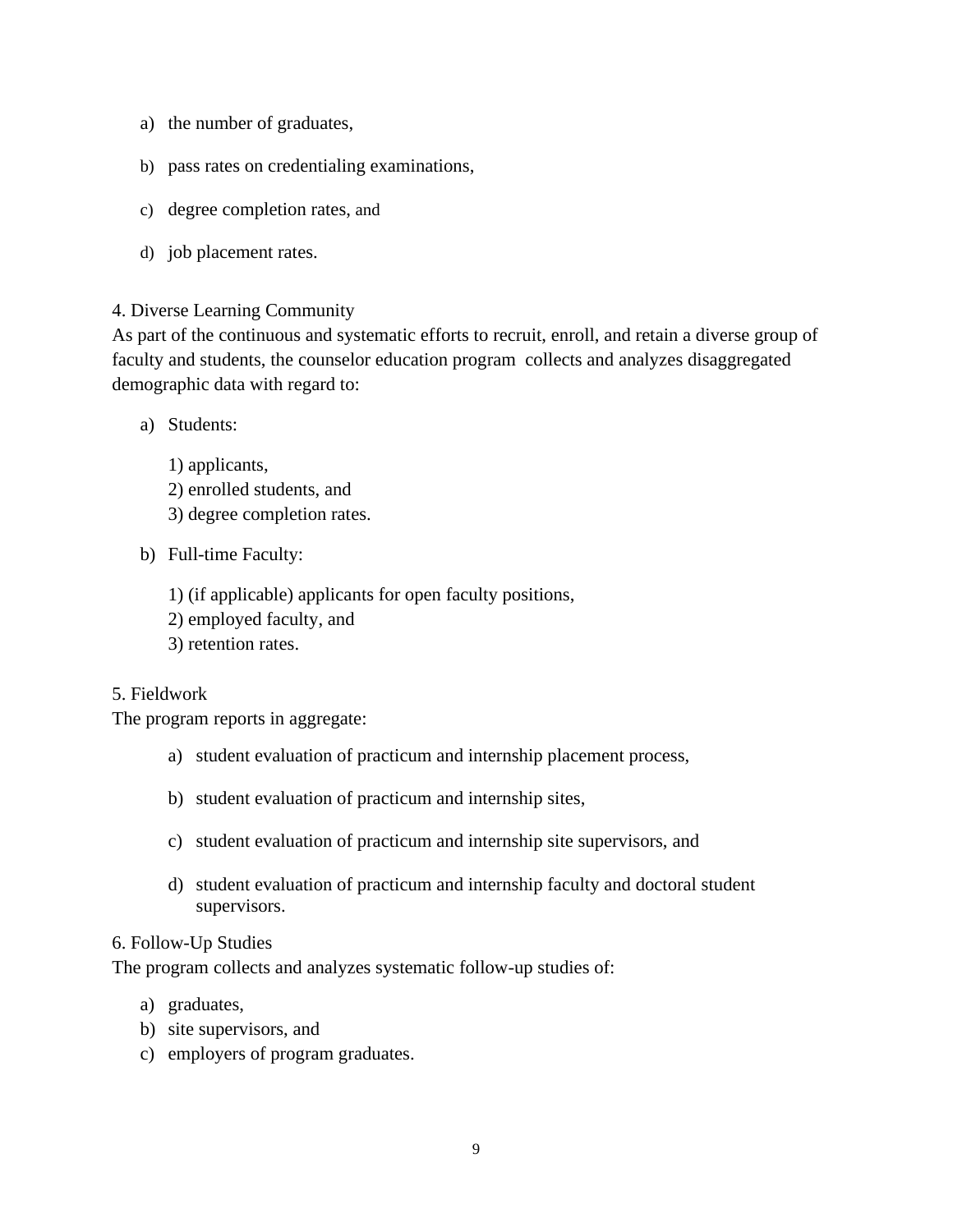### E. STAKEHOLDER ENGAGEMENT AND ACCOUNTABILITY

The purpose of stakeholder engagement is to solicit and use feedback from parties outside of the counselor education program faculty who are knowledgeable about the counseling profession and the communities the program serves.

1. The counselor education program solicits feedback from a designated advisory committee regarding proposed curriculum modification and program improvement. . The advisory committee is comprised of representatives from the program and external stakeholders.

2. Counselor education program faculty disseminate an annual report, for entry and doctoral (if applicable) levels, that includes:

- a) a summary of the program evaluation results,
- b) subsequent curriculum modifications and program improvement, and
- c) any other substantial program changes

3. The annual report is published on the program website in an easily accessible location.

4. Students currently in the program, program faculty, institutional administrators, and external stakeholders are notified that the annual report is available.

5. Counselor education program faculty must annually post on the program's website in an easily accessible location the achievement of program-determined minimum thresholds for the following graduate outcomes , separated by entry-level and doctoral (if applicable) programs:

- a) the number of graduates for the past academic year,
- b) passing rates on credentialing examinations,
- c) degree completion rates, and
- d) job placement rates.

# **INDIVIDUAL STUDENT ASSESSMENT**

F. In addition to program level evaluation, counselor education program faculty continuously and systematically assess how students individually demonstrate progress toward and mastery of the knowledge, skills, and professional dispositions as required for program graduates.

1. The counselor education program faculty systematically assesses each student's progress throughout the program by examining student learning in relation to a combination of knowledge and skills. The assessment process includes the following: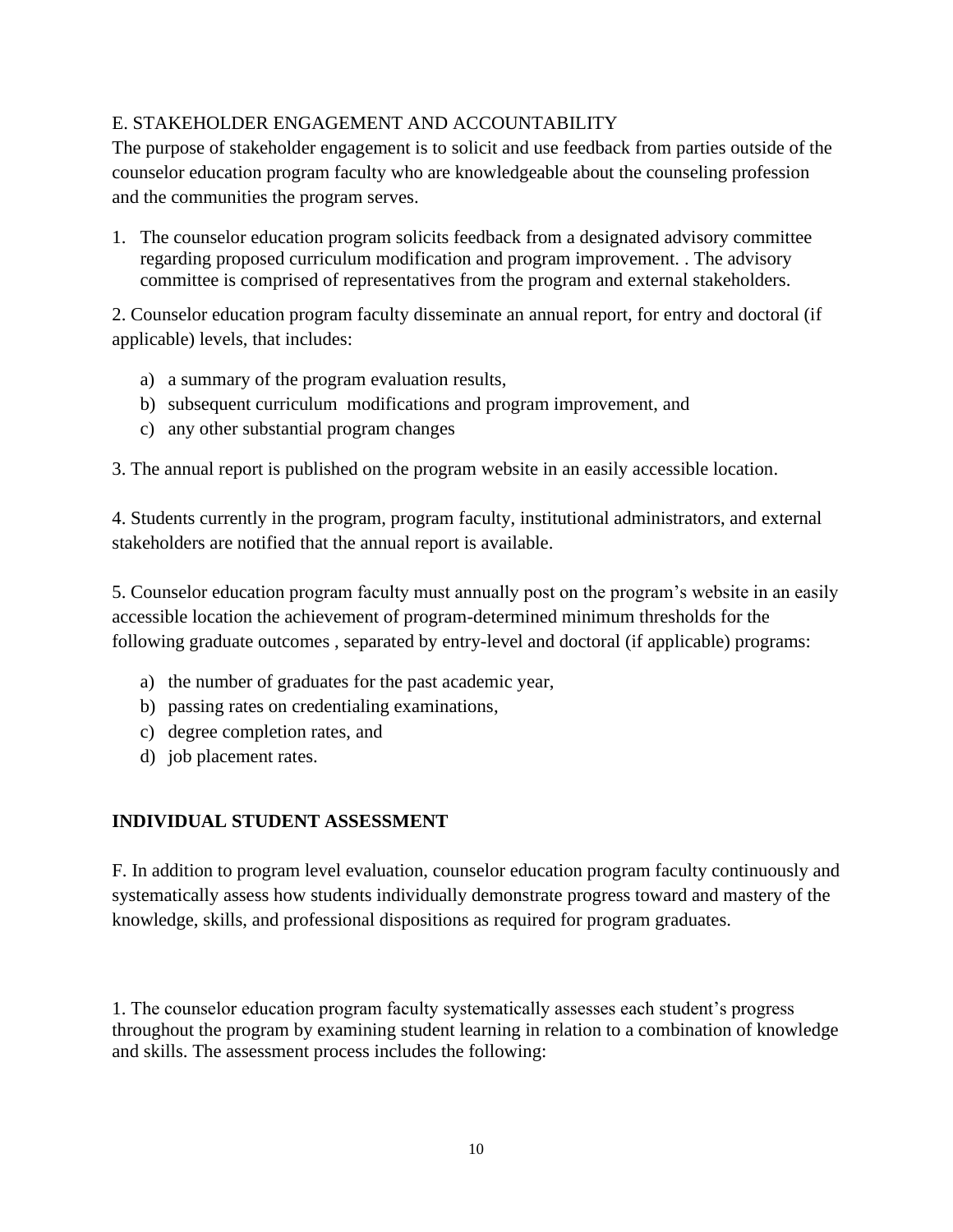- a) key performance indicators of student learning in each of the foundational curricular areas and in each specialized practice area (for doctoral programs, each of the doctoral professional identity areas),
- b) minimum performance expectations for each of the key performance indicators,
- c) measurement of student learning conducted via multiple measures and over multiple points in time, and
- d) review or analysis of individual student data for the purpose of retention, remediation, and dismissal.

2. The counselor education program faculty systematically assesses each student's professional dispositions throughout the program. The assessment process includes the following:

- a) identification of key professional indicators of student professional dispositions,
- b) measurement of student professional dispositions over multiple points in time, and
- c) review or analysis of individual student data for the purpose of retention, remediation, and dismissal.

3. The counselor education program faculty systematically review each student's formative and summative fieldwork counseling performance and ability to integrate and apply knowledge as part of individual student assessment.

4. The counselor education program has a systematic process in place for communicating feedback to students on individual assessments of progress and professional dispositions.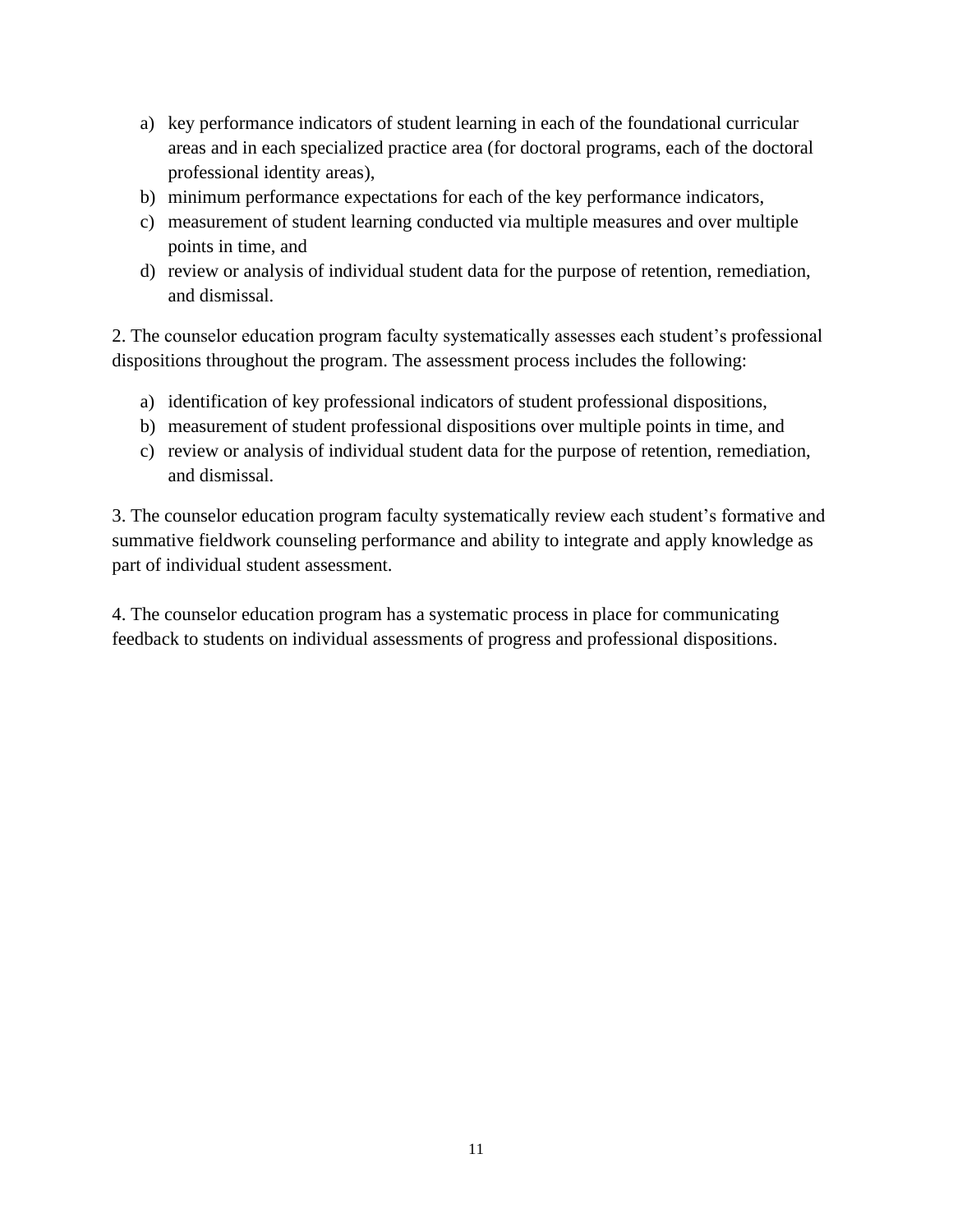# **FOUNDATIONAL COUNSELING CURRICULUM**

# **The following standards apply to all entry-level programs for which accreditation is being sought unless otherwise specified.**

The curriculum for entry-level programs provides for obtaining essential knowledge, skills, and attitudes necessary to function effectively as a professional counselor. Curriculum knowledge domains and outcome expectations are frequently interrelated and not mutually exclusive. Ethical behavior, diversity, and critical thinking are integral to counselor preparation and should be infused throughout the curriculum. Counselor preparation programs address culturallyresponsive content and strategies across the eight foundational curriculum areas. The eight foundational curriculum areas represent the knowledge required of *all* entry-level counselor education graduates. Counselor education programs must document where each of the lettered standards listed below is covered in the curriculum.

### PROFESSIONAL COUNSELING ORIENTATION AND ETHICAL PRACTICE

- a. history and philosophy of the counseling profession and its specialized practice areas
- b. the multiple professional roles and functions of counselors across specialized practice areas
- c. counselors' roles, responsibilities, and relationships as members of specialized practice and interprofessional teams including i) collaboration and consultation, ii) community outreach, and iii) emergency response management
- e. the role and process of the professional counselor advocating on behalf of and with clients and students to address systemic, institutional, architectural, attitudinal, and social barriers that impede access, equity, and success
- f. the role and process of the professional counselor advocating on behalf of the profession
- g. professional counseling organizations, including membership benefits, activities, services to members, and current issues
- h. professional counseling credentialing, including certification, licensure, and accreditation practices and standards for specialized practice areas
- i. legislation, regulatory processes, and government/public policy relevant to and impact on professional counseling and specialized practice areas
- j. current labor market information and occupational outlook relevant to opportunities for practice within the counseling profession
- k. ethical standards of professional counseling organizations and credentialing bodies, and applications of ethical and legal considerations in professional counseling and specialized practice areas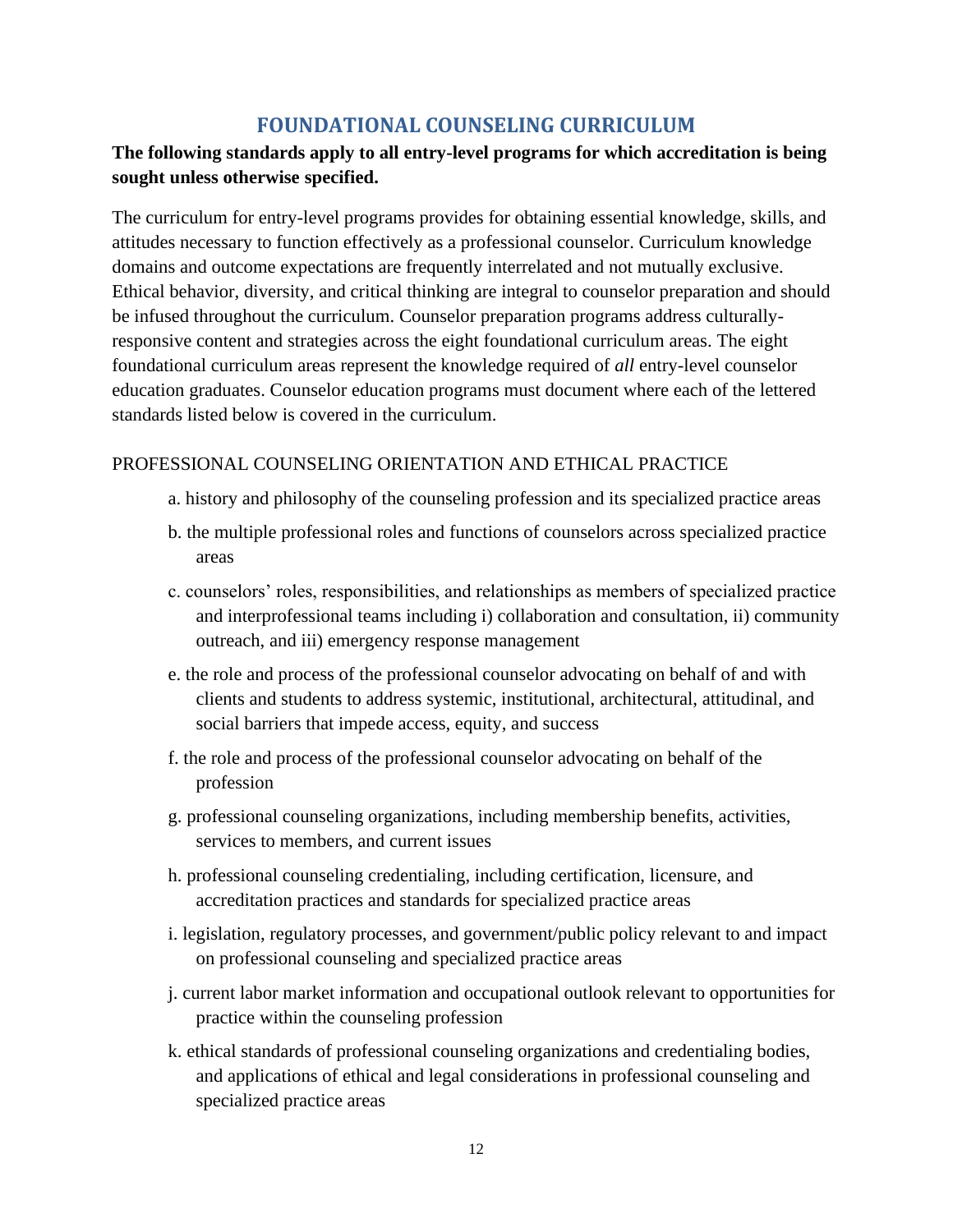- l. self-care, self-regulation, and self-evaluation strategies for ethical and effective practice
- n. the purpose of and roles within counseling supervision in the profession
- o. principles and strategies of caseload management, community resources and referrals, promoting independence, and optimal wellness within a range of professional settings

### SOCIAL AND CULTURAL DIVERSITY

- a. theories and models of multicultural counseling, cultural identity development, and social justice and advocacy
- b. the influence of heritage, attitudes, values, beliefs, understandings, within-group difference, and acculturative experiences on individuals' worldviews
- c. the influence of heritage, attitudes, values, beliefs, understandings, within-group difference, and acculturative experiences on help-seeking and coping behaviors
- d. the influence of intersectional individual identities and social and cultural group identities on the development of worldviews within a global context
- e. the effects of historical events, multigenerational trauma, and current issues on diverse cultural groups in the U.S. and globally
- f. the effects of power, oppression, privilege, and marginalization for counselors and clients
- g. The effects of various socio-cultural influences on mental and physical health and wellbeing, including public policies, social movements, and cultural values
- h. health disparities and related needs for medical, physical, psychosocial, and mental health services within systems of care
- i. principles of independence, inclusion, choice and self-empowerment, and universal access to services within and outside the counseling relationship
- j. strategies for identifying and eliminating barriers, prejudices, and processes of intentional and unintentional oppression and discrimination
- k. competencies identified by professional counseling organizations related to social justice, advocacy, and working with individuals with diverse cultural identities
- l. critical thinking strategies to promote awareness and understanding of the influence of stereotypes, discrimination, power, privilege, and oppression on marginalized counselors and clients

### LIFESPAN DEVELOPMENT

- a. theories of individual and family development across the lifespan
- b. structures of affectional relationships, couples, marriages, and families
- c. theories of human sexuality
- d. theories of learning
- e. theories of personality and psychological development
- f. theories and neurobiological etiology of addictions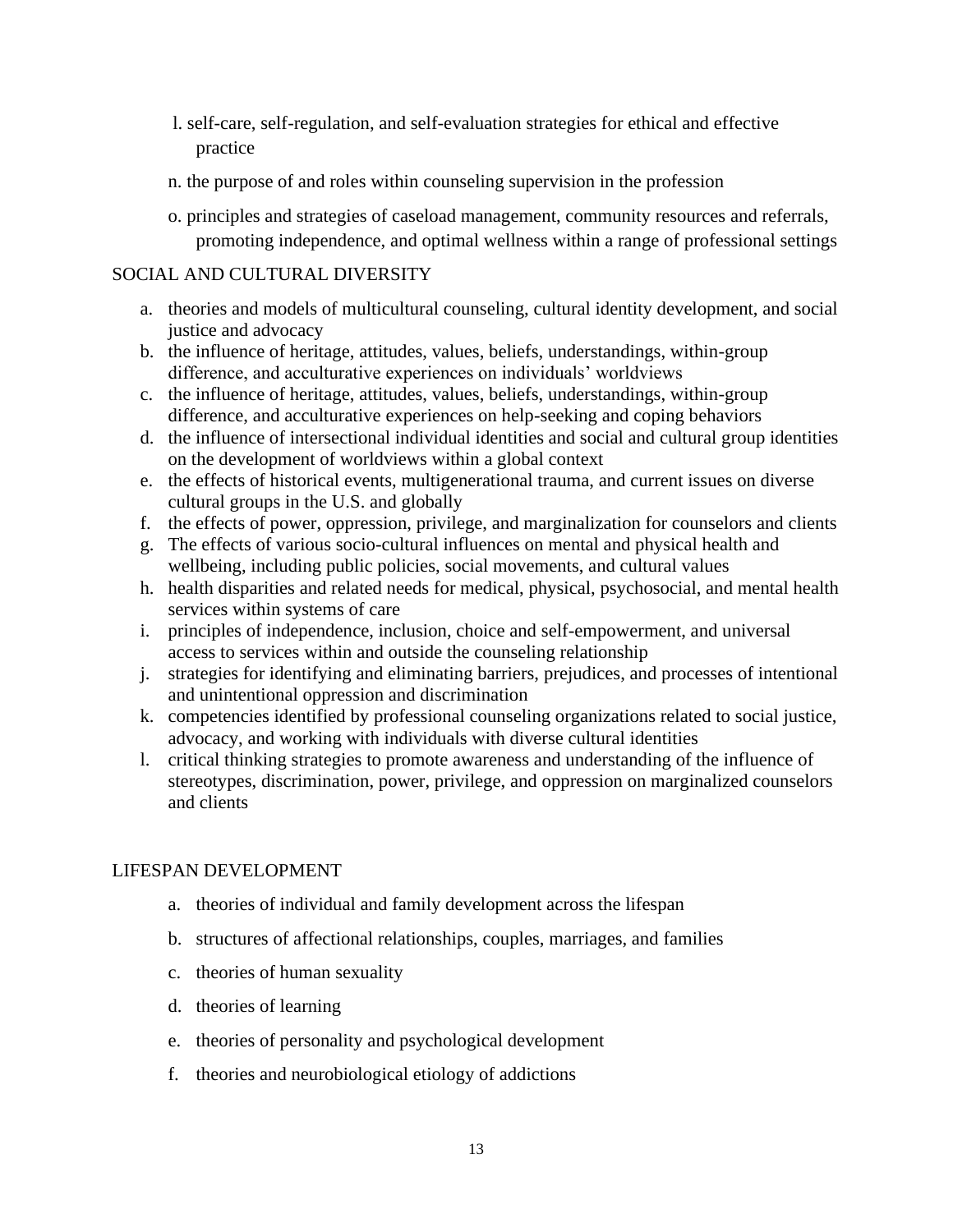- g. biological, neurological, and physiological factors that affect lifespan development, functioning, behavior, resilience, and overall wellness
- h. systemic and environmental factors that affect lifespan development, functioning, behavior, resilience, and overall wellness
- i. effects of crises, disasters, chronic stress, and trauma across the lifespan
- j. models of resilience, optimal development, and wellness in individuals and families across the lifespan
- k. the influence of mental and physical health conditions on coping, resilience, and overall wellness for individuals and families across the lifespan
- l. models of psychosocial adjustment to illness and disability

#### CAREER DEVELOPMENT

- a. theories and models of career development, counseling, and decision making
- b. approaches for conceptualizing the interrelationships among and between work, socioeconomic standing, mental well-being, relationships, and other life roles and factors
- c. processes for identifying and using career, avocational, educational, occupational, and labor market information resources, technology, and information systems
- d. approaches for assessing the conditions of the work environment on clients' life experiences
- e. strategies for assessing abilities, interests, values, personality, and other factors that contribute to career development
- f. strategies for career development program planning, organization, implementation, administration, and evaluation
- g. strategies for advocating for diverse clients' career and educational development and employment opportunities in a global economy
- h. strategies for advocating for employment supports for individuals facing barriers in the workplace
- i. culturally responsive strategies for addressing career development
- j. strategies for facilitating client skill development for career, educational, and lifework planning and management
- i. methods of identifying and using assessment tools and techniques relevant to career planning and decision making
- l. ethical and legal issues relevant to career development and career counseling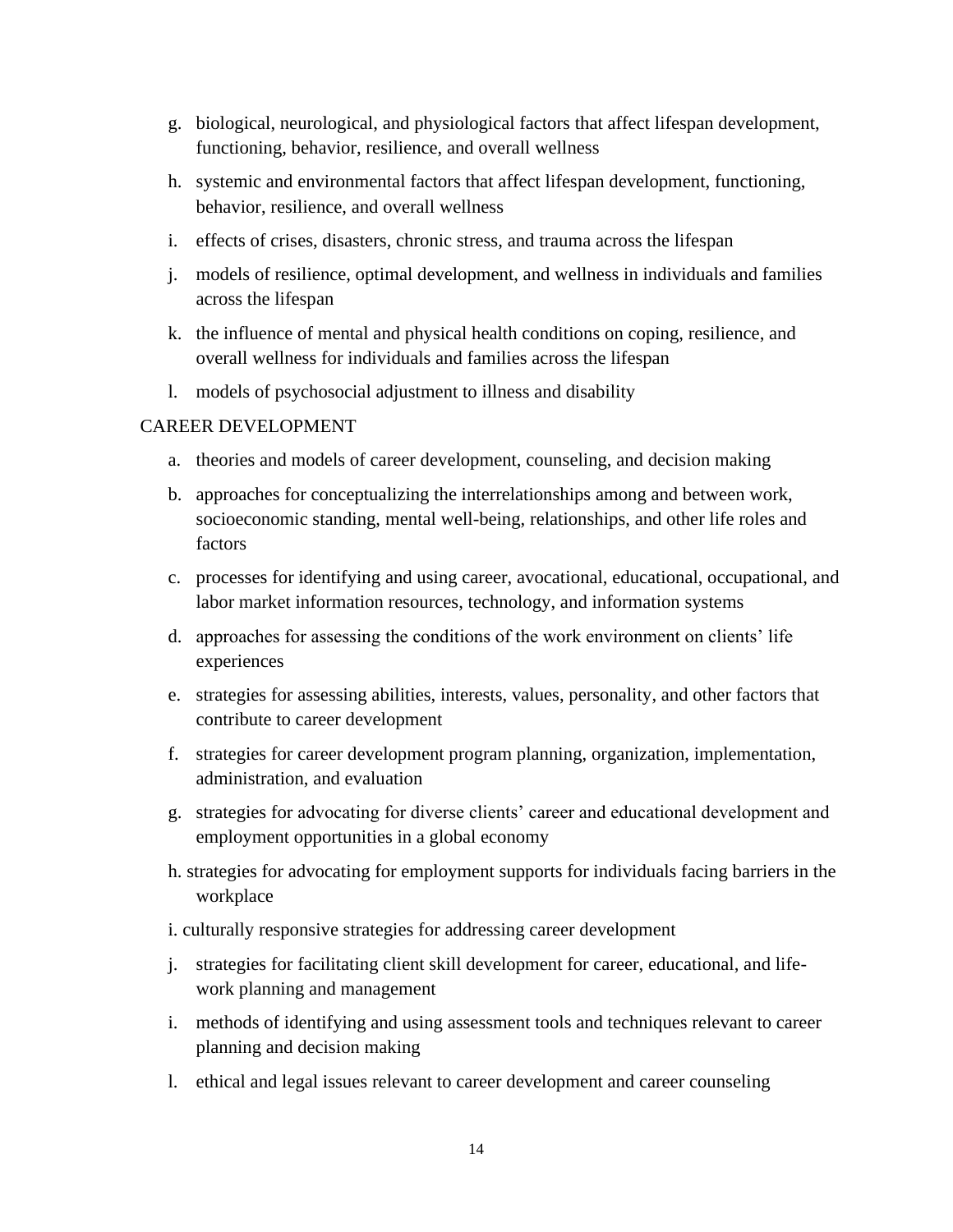#### COUNSELING PRACTICE AND RELATIONSHIPS

- a. theories and models of counseling
- b. case conceptualization skills using a variety of models and approaches
- c. models and strategies for understanding and practicing consultation
- d. principles of critical thinking and reasoning in the counseling process
- e. ethical and legal issues relevant to establishing and maintaining counseling relationships across service delivery modalities
- f. culturally-responsive strategies for establishing and maintaining counseling relationships across service delivery modalities
- g. application of technology related to individual, couple, and family counseling
- h. counselor characteristics, behaviors, and strategies that facilitate an effective counseling relationship
- i. interviewing, attending, and listening skills in the counseling process
- j. counseling strategies and techniques used to facilitate the client change process
- k. strategies for adapting and accommodating the counseling process to client culture, context, and preferences
- l. goal consensus and collaborative decision-making in the counseling process
- m. developmentally relevant counseling treatment or intervention plans
- n. development of measurable outcomes for clients
- o. record keeping and documentation skills
- p. principles and strategies of caseload management, including community resources and referrals
- q. classification of commonly prescribed psychopharmacological medications
- r. strategies to promote client understanding of and access to a variety of community-based resources to facilitate empowerment
- s. suicide prevention models and strategies
- t. crisis intervention, trauma-informed, community-based, and disaster mental health strategies
- u. processes for developing a personal model of counseling

#### GROUP COUNSELING AND GROUP WORK

- a. theoretical foundations of group counseling and group work
- b. dynamics associated with group process and development
- c. therapeutic factors and how they contribute to group effectiveness
- d. characteristics and functions of effective group leaders
- e. approaches to group formation, including recruiting, screening, and selecting members
- f. application of technology related to group counseling and group work
- g. types of groups, settings, and other considerations that affect conducting groups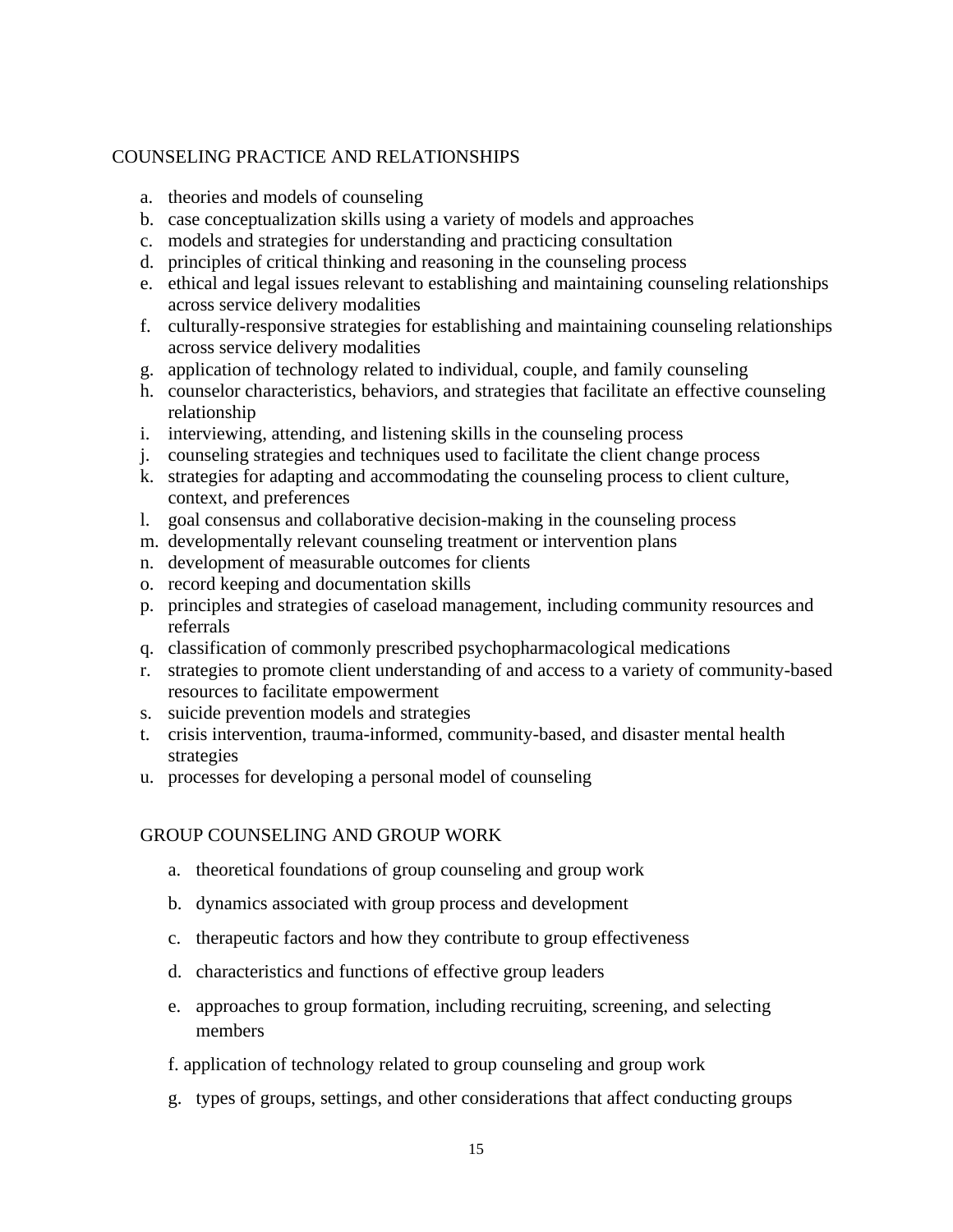h. culturally responsive strategies for designing and facilitating groups

- i. ethical and legal considerations relative to the delivery of group counseling and group work
- j. direct experiences in which students participate as group members in a small group activity, approved by the program, for a minimum of 10 clock hours over the course of one academic term

### ASSESSMENT AND DIAGNOSTIC PROCESSES

a. historical perspectives concerning the nature and meaning of assessment and testing in counseling

b. basic concepts of standardized and non-standardized testing, norm-referenced and criterion-referenced assessments, and group and individual assessments

c. statistical concepts, including scales of measurement, measures of central tendency, indices of variability, shapes and types of distributions, and correlations d. reliability and validity in the use of assessments

e. culturally relevant considerations for selecting, administering, and interpreting assessments, including individual accommodations and environmental modifications f. ethical and legal considerations for selecting, administering, and interpreting assessments

g. methods of effectively preparing for and conducting initial assessment meetings h. use of assessments for diagnostic and intervention planning purposes

i. use of assessments in academic/educational, career, personal, and social development

j. use of environmental assessments and systematic behavioral observations

k. use of structured interviewing, symptom checklists, and personality and psychological testing

l. diagnostic processes, including differential diagnosis and the use of current diagnostic classification systems

m. procedures for assessing and responding to risk of aggression or danger to others, selfinflicted harm, and suicide

n. procedures for assessing clients' experience of trauma

o. procedures for identifying and reporting signs of abuse

p. procedures to identify client characteristics, protective factors, risk factors, and warning signs of mental health and behavioral disorders

q. procedures to identify substance use and how it relates to co-occurring conditions

r. procedures for using assessment results for referral and consultation

### RESEARCH AND PROGRAM EVALUATION

- a. the importance of research in advancing the counseling profession, including the use of research to inform counseling practice
- b. identification and evaluation of the evidence base for counseling theories, interventions, and practices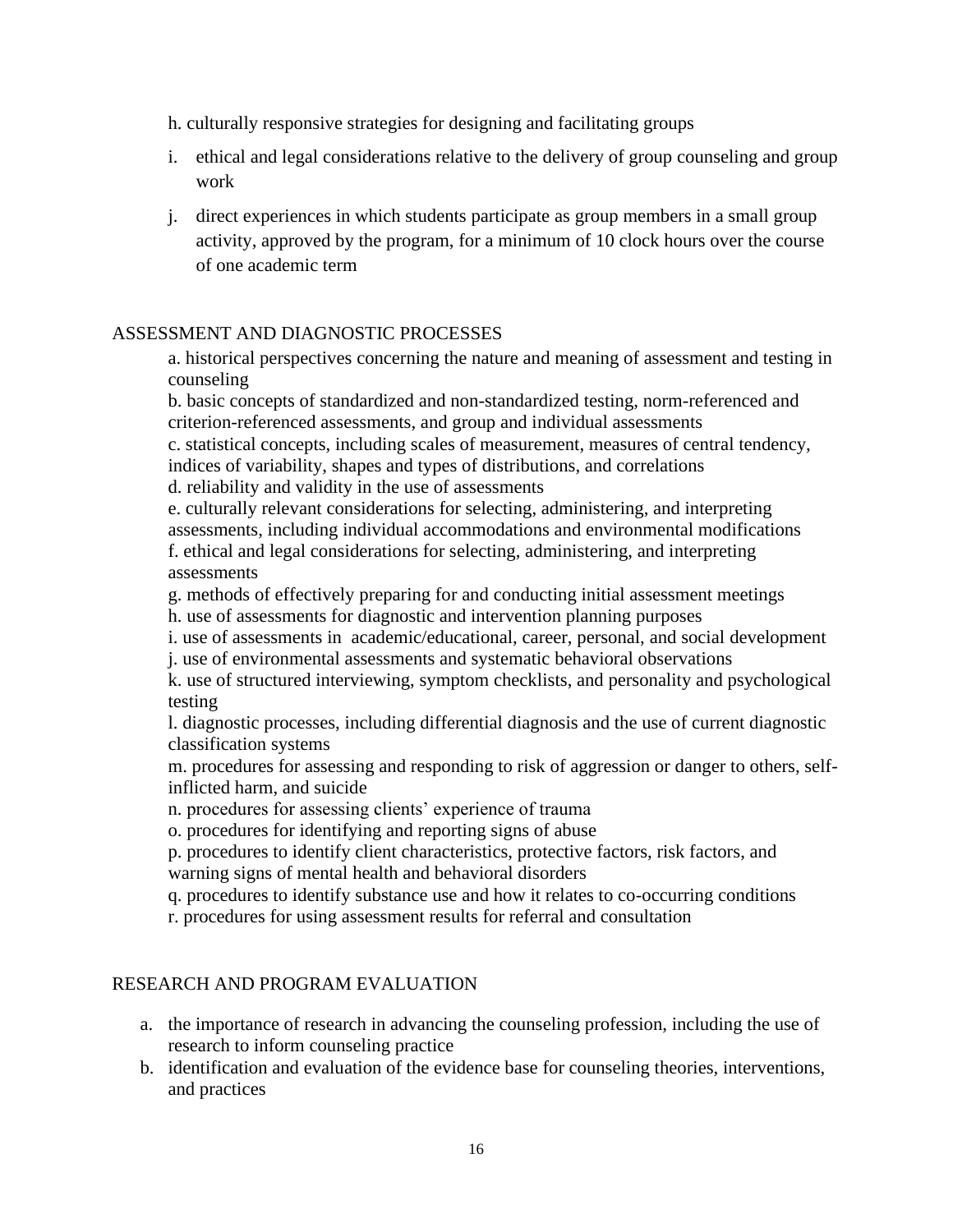- c. qualitative, quantitative, and mixed methods research designs
- d. practice-based and action research methods
- e. statistical methods used in conducting research and program evaluation
- f. analysis and use of data in research
- g. use of research methods and procedures to evaluate counseling interventions
- h. program evaluation designs and procedures, including needs assessments, formative assessments, and summative assessments
- i. development of outcome measures for counseling programs
- j. use of accountability data to inform decision making
- k. ethical and legal considerations relevant to conducting, interpreting, and reporting the results of research and program evaluation
- l. culturally responsive strategies for conducting, interpreting, and reporting the results of research and program evaluation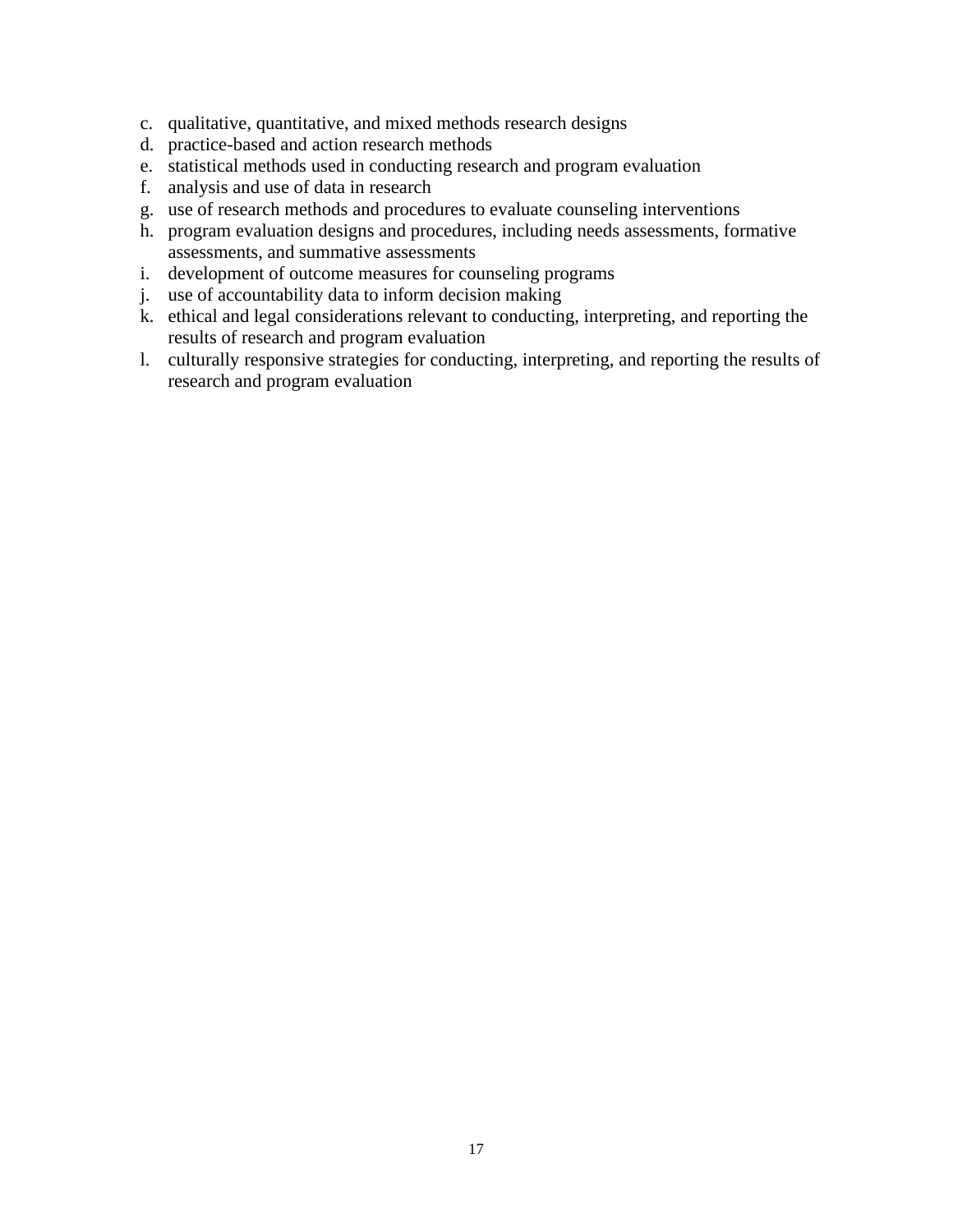# **PROFESSIONAL PRACTICE**

**Professional practice, which includes practicum and internship, provides for the application of theory and the development of counseling skills under supervision. Fieldwork experiences will provide opportunities for students to counsel diverse clients. The following standards apply to entry-level programs for which accreditation is being sought.**

# **ENTRY-LEVEL PROFESSIONAL PRACTICE**

- A. The counselor education program provides ongoing support to help students find field experience sites that are sufficient to provide the quality, quantity, and variety of expected experiences to prepare students for their roles and responsibilities as professional counselors within their specialized practice areas.
- B. Students are covered by individual professional counseling liability insurance while enrolled in practicum and internship.
- C. Supervision of practicum and internship students includes program-appropriate cybersecure audio/video recordings and/or live supervision of students' interactions with clients for all program delivery types.
- D. Students have the opportunity to become familiar with a variety of professional activities and resources, including technology resources, during their practicum and internship.
- E. Programs provide a fieldwork handbook to all students and site supervisors, in all program delivery types, detailing requirements, expectations, policies, and procedures including:
	- 1) CACREP standards and definitions related to supervised practicum and internship,
	- 2) supervision agreement,
	- 3) evaluation procedures and requirements, and
	- 4) policy for student retention, remediation, and dismissal from the program.
- F. In addition to the development of individual counseling skills, during *either* the practicum or internship, students must lead or co-lead a counseling or psychoeducational group.

# **PRACTICUM AND INTERNSHIP COURSE LOADS**

G. When individual/triadic supervision is provided by the counselor education program faculty or a doctoral student under supervision, each practicum and internship course should not exceed a 1:6 faculty:student ratio. This is equivalent to the teaching of one 3 semester credit hour or equivalent quarter credit hour course of a faculty member's teaching load assignment.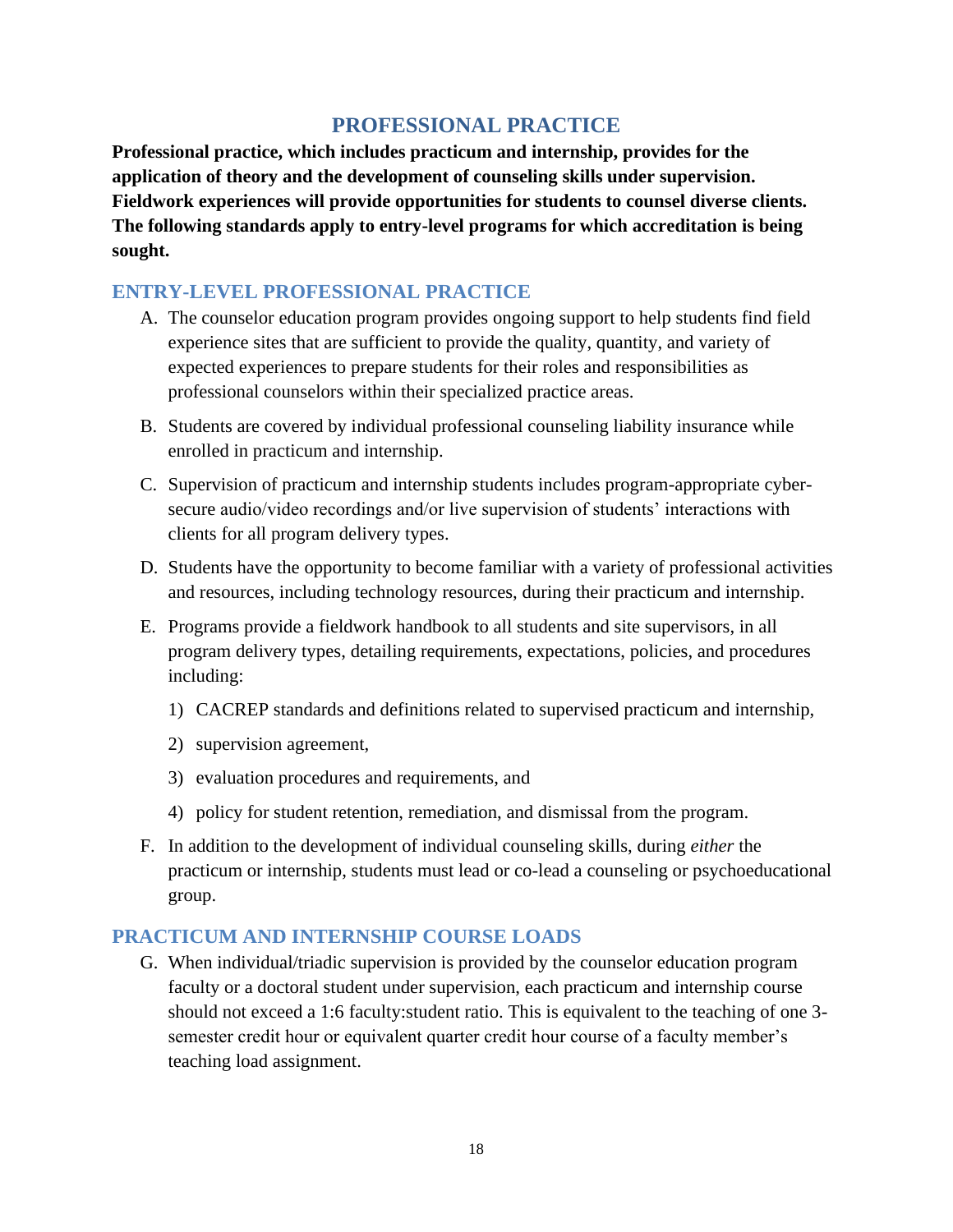- H. When individual/triadic supervision is provided solely by a site supervisor, and the counselor education program faculty or doctoral student under supervision only provides group supervision, each practicum and internship course should not exceed a 1:12 faculty:student ratio. This is equivalent to the teaching of one 3-semester credit hour or equivalent quarter credit hour course of a faculty member's teaching load assignment.
- I. Practicum and internship students are not combined for group supervision.
- J. Group supervision for practicum and internship students should not exceed a 1:12 faculty:student ratio.
- K. When counselor education program faculty provide supervision of doctoral students providing supervision, a 1:6 faculty:student ratio should not be exceeded. This is equivalent to the teaching of one 3-semester or equivalent quarter credit hours of a faculty member's teaching load assignment.

# **SUPERVISOR QUALIFICATIONS AND EXPECTATIONS**

- L. Counselor education program faculty members serving as individual/triadic or group practicum/internship supervisors for students in entry-level programs have
	- 1) relevant experience for in-person and/or virtual supervision,
	- 2) relevant professional counseling credentials, and
	- 3) proficiency in the use of technology utilized for supervision.
- M. Doctoral students serving as individual/triadic or group practicum/internship supervisors for students in entry-level programs must
	- 1) have completed entry-level counseling degree requirements consistent with CACREP standards,
	- 2) have completed or are receiving preparation in counseling supervision, and
	- 3) be under supervision on a regular schedule from counselor education program faculty.
- N. Site supervisors have:
	- 1) a minimum of a master's degree, preferably in counseling, or a related profession;
	- 2) relevant certifications and/or licenses;

3) a minimum of two years post-master's professional experience in the specialty area in which the student is enrolled;

4) proficiency in the use of technology utilized for supervision;

5) knowledge of the program's expectations, requirements, and evaluation procedures for students; and

6) relevant training for in-person or virtual counseling supervision.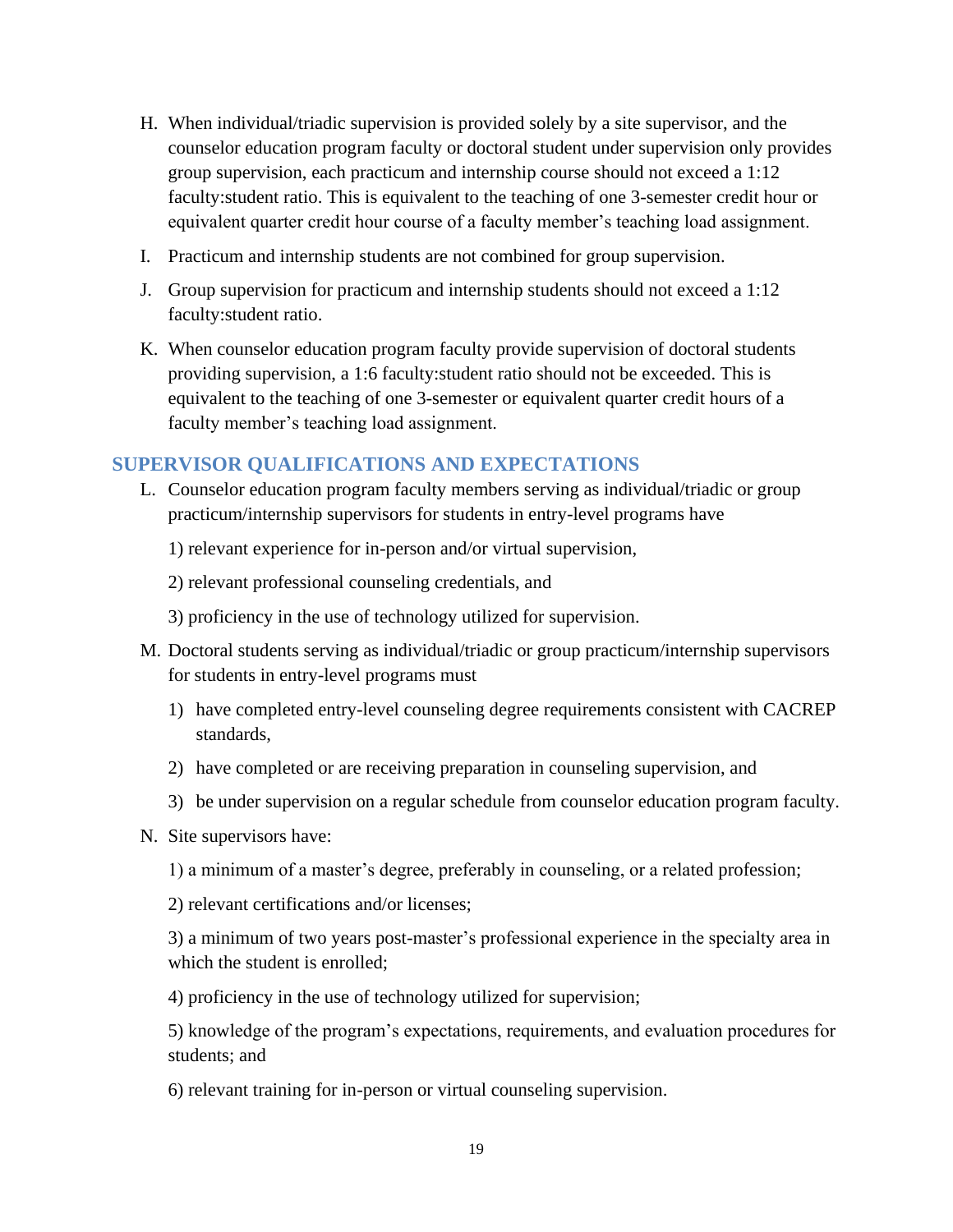- O. The program provides orientation to site supervisors regarding program requirements and expectations.
- P. Consultation and professional development opportunities are provided by counselor education program faculty to site supervisors for all program delivery types.
- Q. Written supervision agreements:

1) define the roles and responsibilities of the faculty supervisor, site supervisor, and student during practicum and internship,

2) include emergency procedures, and

3) detail the format and frequency of consultation to monitor student learning when individual/triadic practicum supervision is conducted by a site supervisor in consultation with counselor education program faculty.

### **PRACTICUM**

- R. Students complete supervised counseling practicum experiences that total a minimum of 100 clock hours over a full academic term that is a minimum of 8 weeks.
- S. Practicum students complete at least 40 clock hours of direct service with actual clients that contributes to the development of counseling skills.
- T. Practicum students have weekly interaction with supervisors that averages one hour per week of individual and/or triadic supervision throughout the practicum by

1) a counselor education program core or affiliate faculty member,

2) a doctoral student supervisor who is under the supervision of a counselor education program faculty member, or

3) a site supervisor who is working in consultation on a regular schedule with a counselor education program faculty member in accordance with the supervision agreement.

U. Practicum students participate in an average of 1½ hours per week of group supervision on a regular schedule throughout the practicum. Group supervision must be provided by a counselor education program core or affiliate faculty member or a doctoral student who is under the supervision of a counselor education program faculty member.

### **INTERNSHIP**

- V. After successful completion of the practicum, students complete 600 clock hours of supervised counseling internship in roles and settings with clients relevant to their specialized practice area.
- W. Internship students complete at least 240 clock hours of direct service with actual clients.
- X. Internship students have weekly interaction with supervisors that averages one hour per week of individual and/or triadic supervision throughout the internship, provided by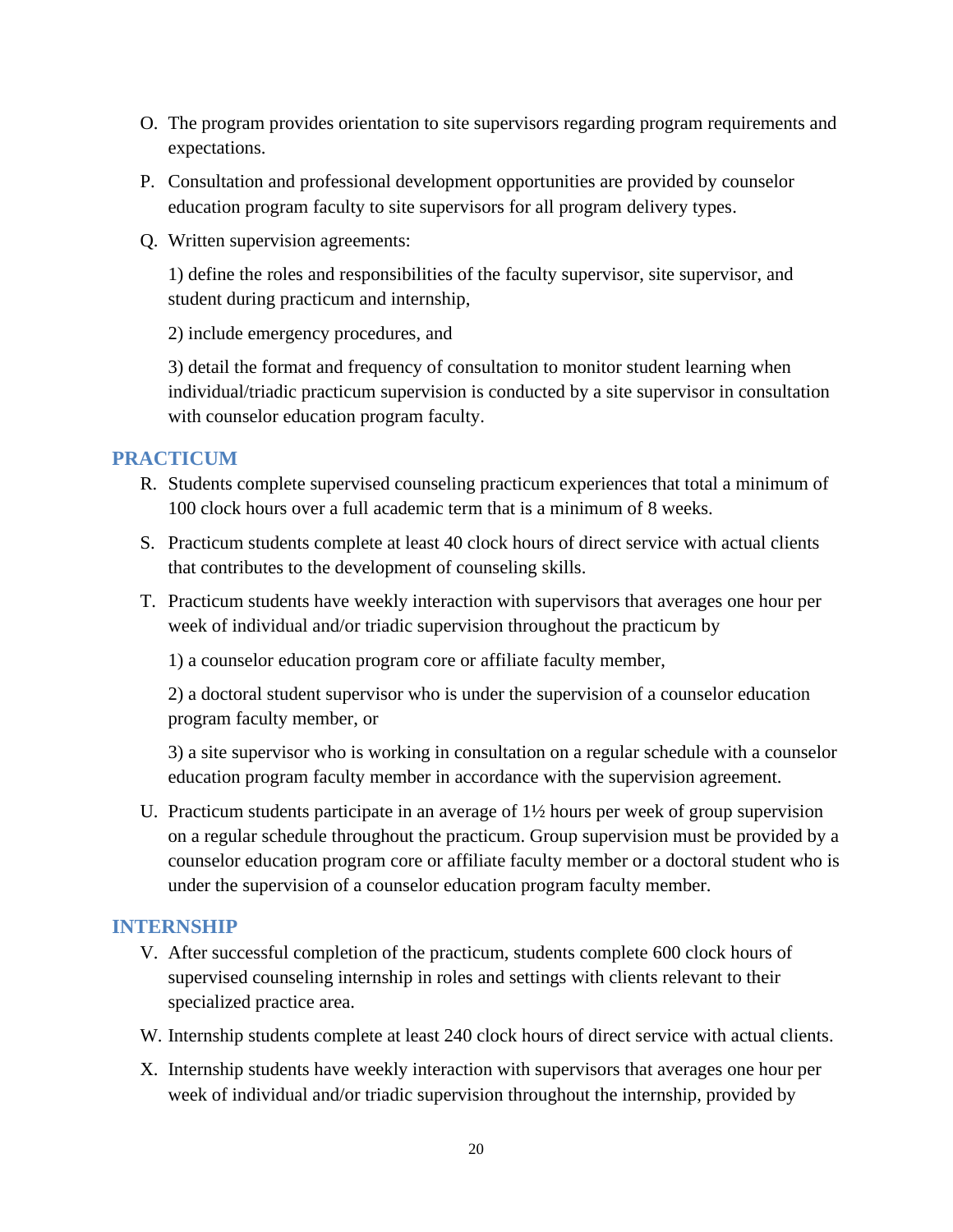- 1) a site supervisor
- 2) a counselor education program core or affiliate faculty member, or
- 3) a doctoral student who is under the supervision of a counselor education program faculty member
- Y. Internship students participate in an average of 1½ hours per week of group supervision on a regular schedule throughout the internship. Group supervision must be provided by a counselor education program core or affiliate faculty member, or a doctoral student who is under the supervision of a counselor education program faculty member.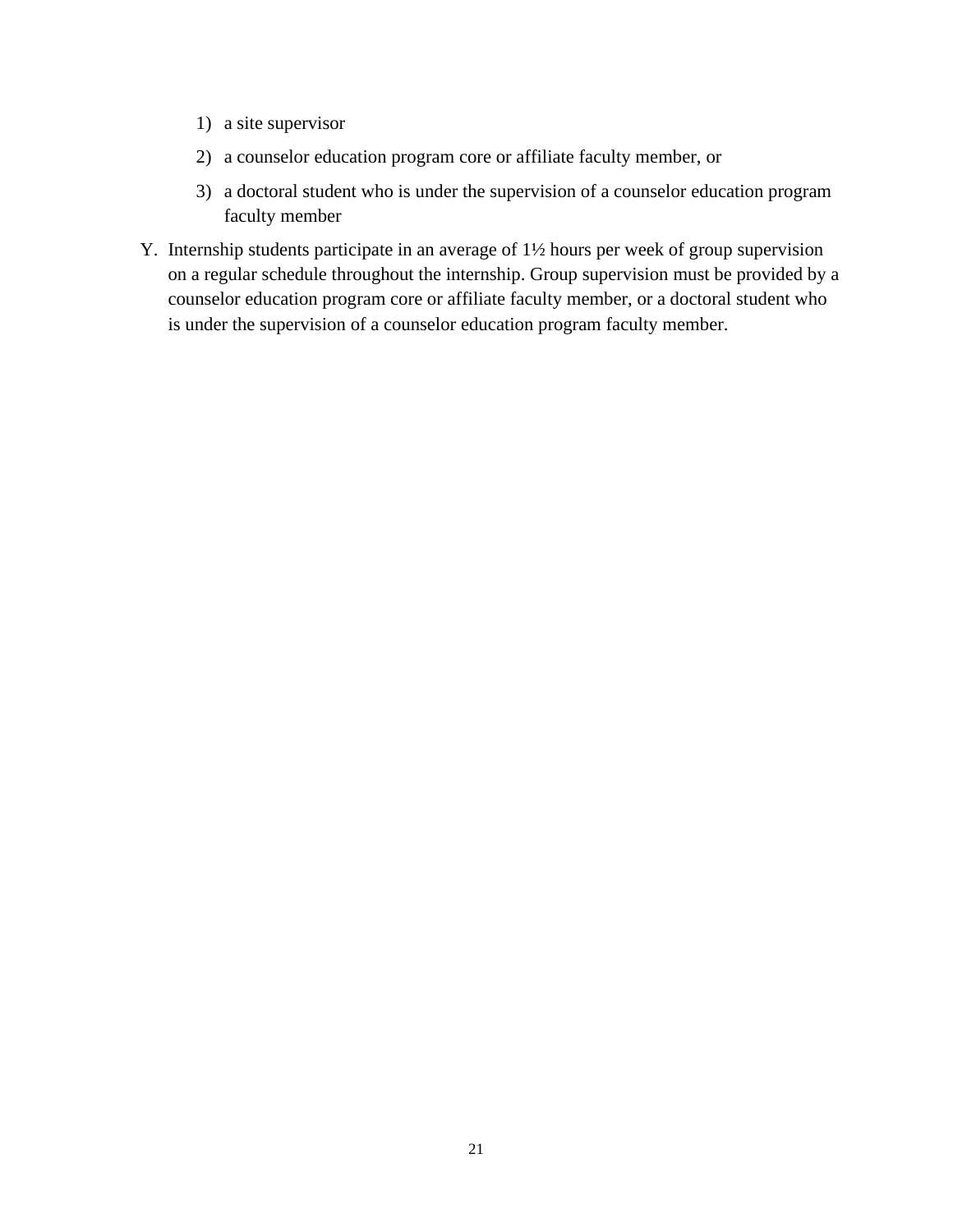# **ENTRY-LEVEL SPECIALIZED PRACTICE AREAS**

All entry-level students are enrolled in at least one specialized practice area. For each specialized practice area, students are expected to develop and demonstrate the knowledge and skills necessary to address a wide range of issues in their specialized practice area. Counselor education programs must document where each of the lettered standards listed for that specialized practice area is covered in the curriculum. The standards may be addressed in the foundational curriculum or in experiences specifically designed for each specialized practice area.

# **ADDICTION COUNSELING**

- a. neurological, behavioral, psychological, physical, and social effects of psychoactive substances and addictive disorders on the user and significant others
- b. factors that increase the likelihood for a person, community, or group to be at risk for or resilient to psychoactive substance use disorders
- c. assessment for symptoms of psychoactive substance toxicity, intoxication, and withdrawal
- d. strategies for enhancing client motivation to change, managing cravings, and preventing relapse
- e. abstinence and harm reduction models of addiction recovery
- f. role of wellness and spirituality in the addiction recovery process
- g. evaluating and identifying individualized strategies and treatment modalities relative to clients' stage of dependence, change, or recovery
- h. pharmacological interventions used to mitigate substance use abuse withdrawal and craving
- i. recovery support tools and systems, to include vocation, family, social networks, and community systems in the addiction treatment and recovery process
- j. culturally and developmentally relevant education programs that raise awareness and support addiction and substance abuse prevention and the recovery process
- k. regulatory processes, continuum of care, and service delivery in addiction counseling
- l. strategies for interfacing with the legal system and working with court referred clients
- m. third party reimbursement and other practice and management issues in addictions counseling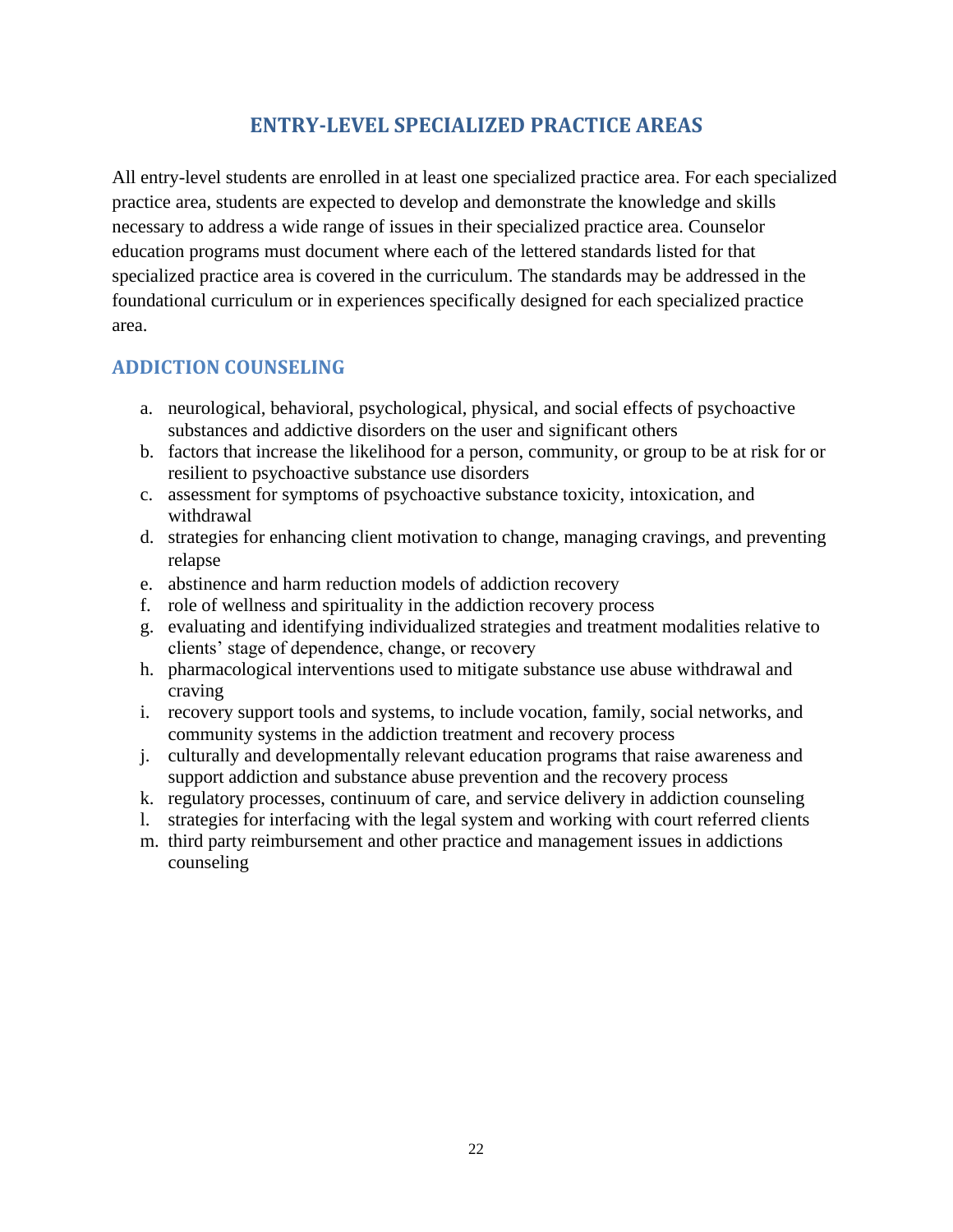# **CAREER COUNSELING**

- a. factors that affect clients' attitudes toward work and their career decision-making processes
- b. the unique needs and characteristics of multicultural and diverse persons with regard to career exploration, employment expectations, and socioeconomic issues
- c. implications of gender roles and responsibilities for employment, education, family, and leisure
- d. impact of globalization on careers and the workplace
- e. education, training, employment trends, and labor market information and resources that provide information about job tasks, functions, salaries, requirements, and future outlooks related to broad occupational fields and individual occupations
- f. approaches and resources relevant to diverse persons that help clients acquire a set of career planning, employability, job search, job creation, and life-work role transition skills
- g. strategies to assist clients in the appropriate use of technology for career information and planning
- h. approaches to market and promote career counseling activities and services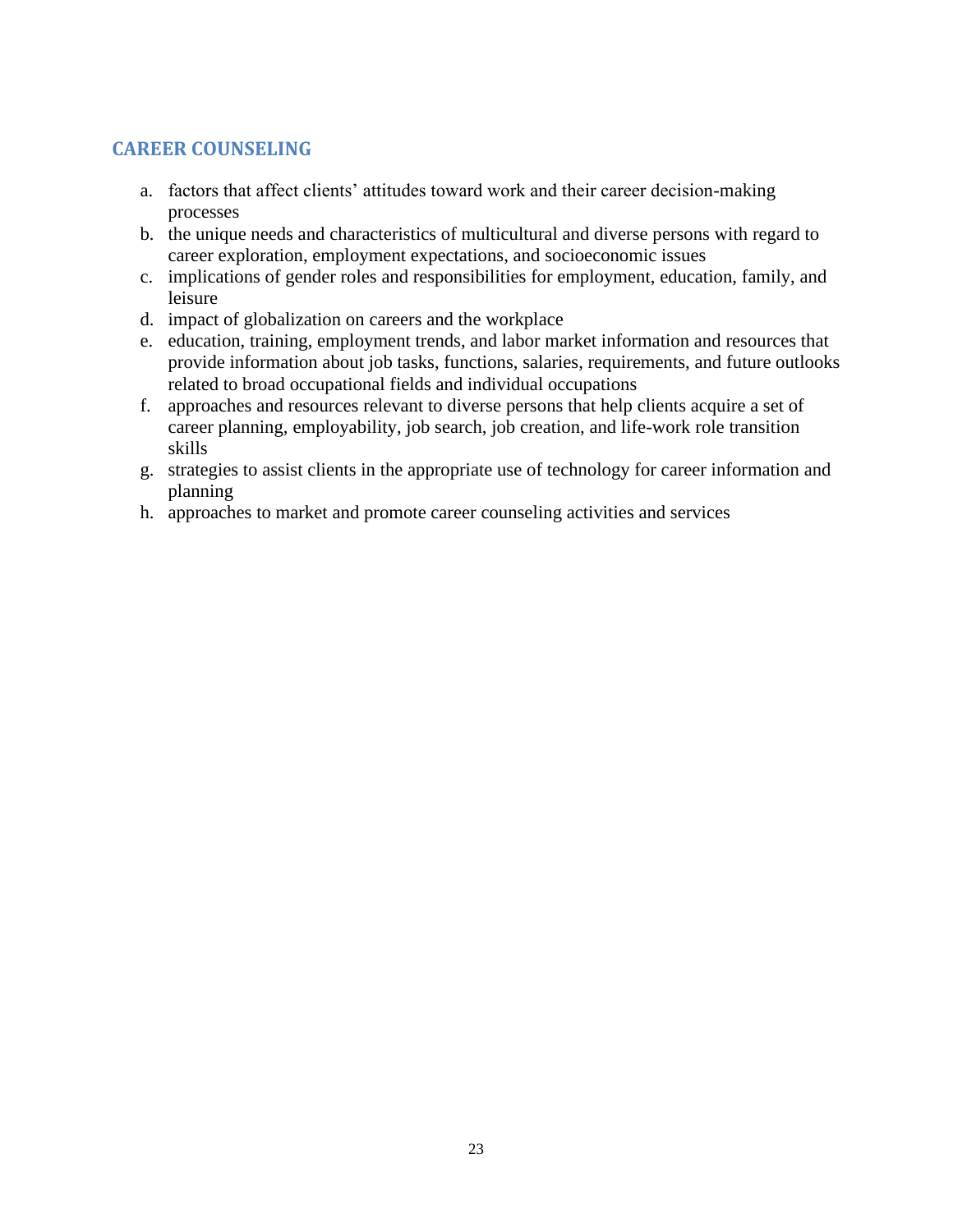# **CLINICAL MENTAL HEALTH COUNSELING**

- a. etiology, nomenclature, treatment, referral, and prevention of mental, behavioral, or neurodevelopmental disorders
- b. mental health service delivery modalities within the continuum of care, such as inpatient, outpatient, partial treatment and aftercare, and the mental health counseling services networks
- c. legislation and government policy relevant to clinical mental health counseling
- d. intake interview, mental status evaluation, biopsychosocial history, mental health history, and psychological assessment for treatment planning and caseload management
- e. techniques and interventions for prevention and treatment of a broad range of mental health issues
- f. strategies for interfacing with the legal system regarding court-referred clients
- g. strategies for interfacing with integrated behavioral health care professionals
- h. strategies to advocate for persons with mental, behavioral, or neurodevelopmental conditions
- i. strategies for community collaboration and outreach
- j. regulatory processes, continuum of care, and service delivery in clinical mental health counseling
- k. record keeping, third party reimbursement, and other practice and management issues in clinical mental health counseling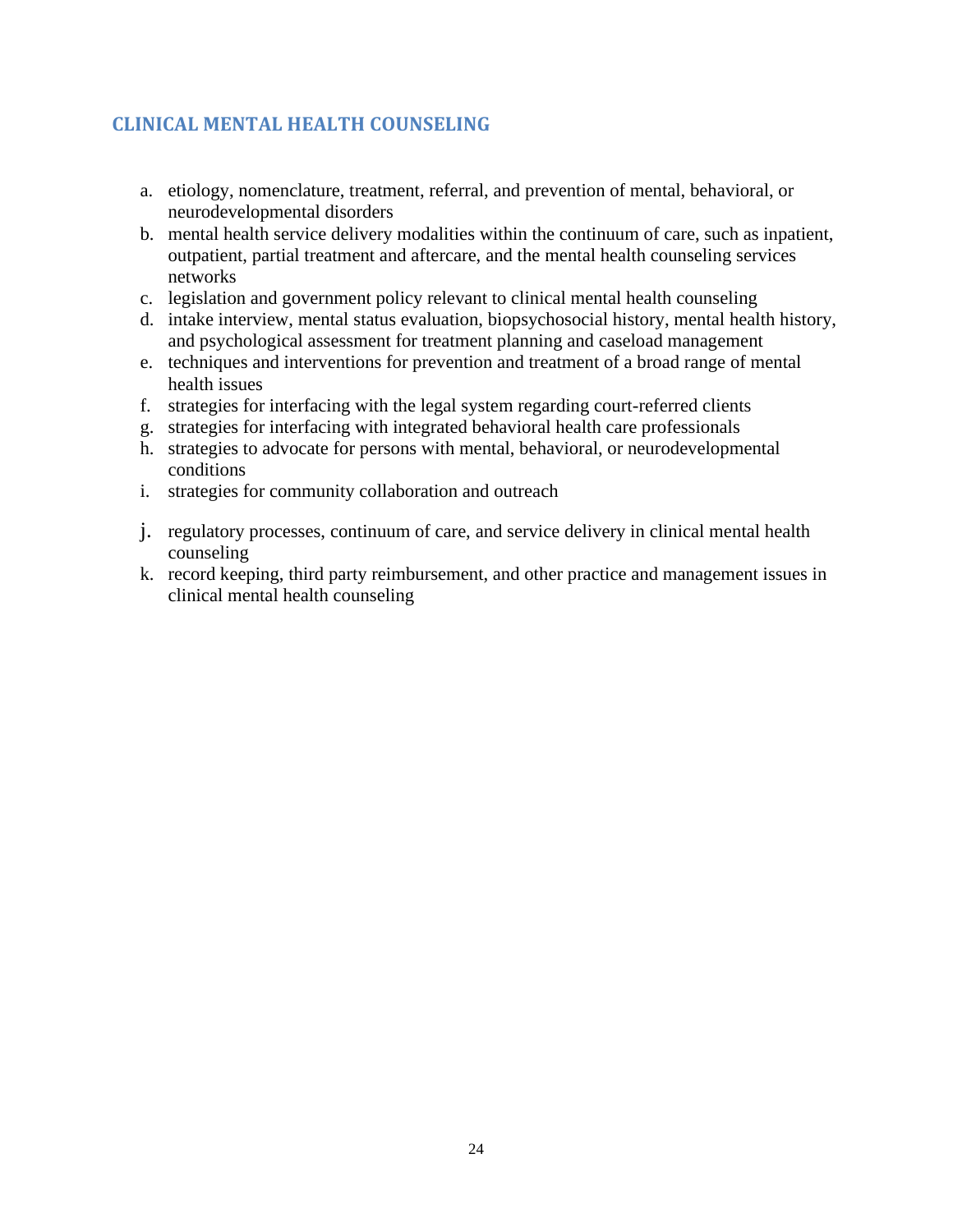# **COLLEGE COUNSELING AND STUDENT AFFAIRS**

- a. principles of student development and the effect on life, education, and career choices
- b. organizational, management, and leadership theories relevant in higher education settings
- c. organizational culture, budgeting and finance, and personnel practices in higher education
- d. current trends in higher education
- e. diversity of higher education environments
- f. the influence of institutional, systemic, interpersonal, and intrapersonal barriers on learning and career opportunities in higher education
- g. unique needs of diverse individuals in higher education settings, including residents, commuters, distance learners, individuals with disabilities, adult learners, and student athletes, as well as nontraditional, international, transfer, and first-generation students
- h. policies, programs, and services that are equitable, preventative, and responsive to the unique needs of individuals in higher education settings
- i. higher education resources to improve student learning, personal growth, professional identity development, and mental health
- j. models of violence prevention in higher education settings
- k. roles of college counselors and student affairs professionals in collaborating with personnel from other educational settings to facilitate college and postsecondary transitions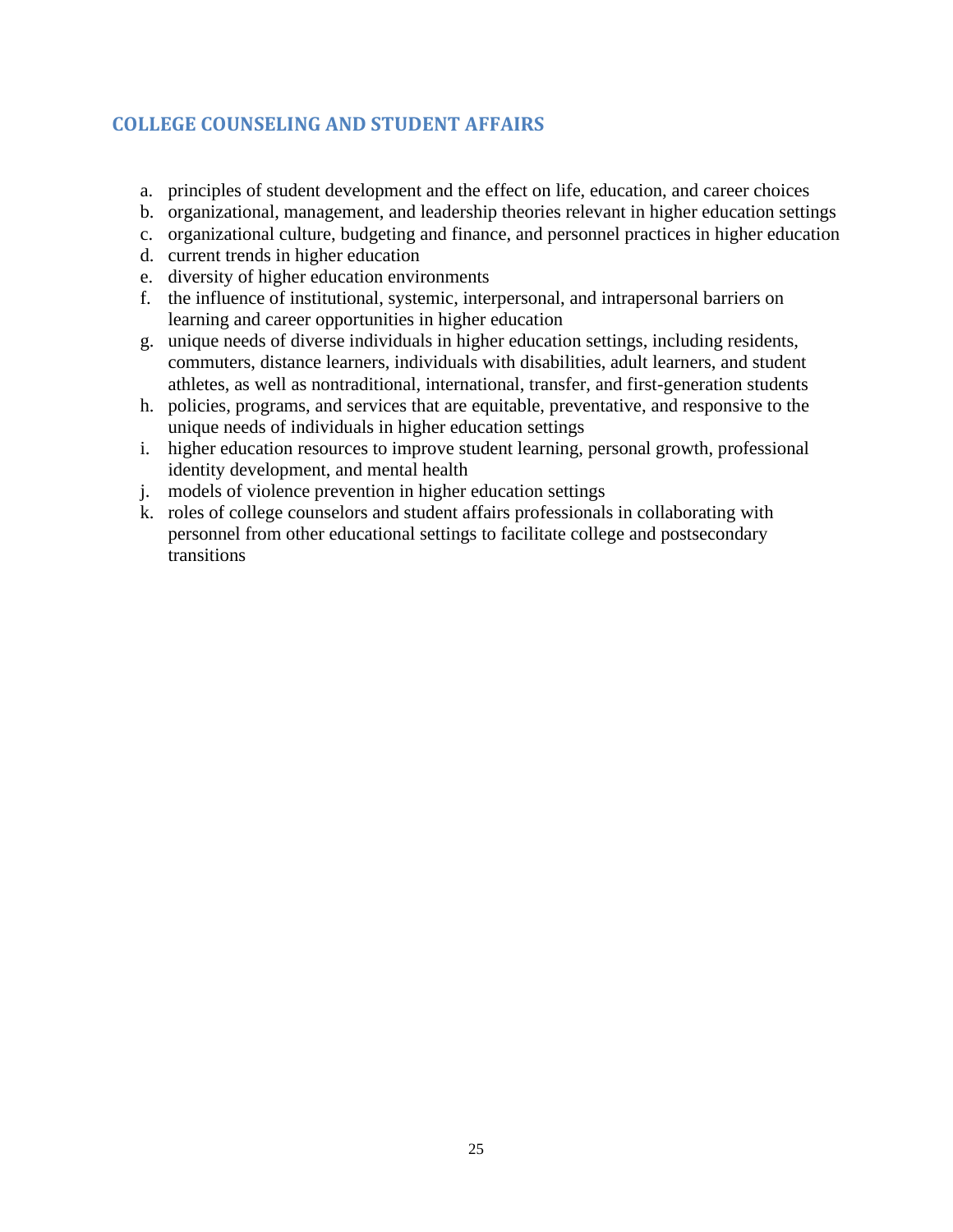# **MARRIAGE, COUPLE, AND FAMILY COUNSELING**

- a. sociology of the family, family phenomenology, and family of origin theories
- b. aging and intergenerational influences and related family concerns
- c. impact of interpersonal violence on marriages, couples, and families
- d. interactions of career, life, and gender roles on marriages, couples, and families
- e. impact of unemployment, under-employment, and changes in socioeconomic standing on marriages, couples, and families
- f. the impact of immigration on family functioning
- g. theories and models of marriage, couple, and family counseling
- h. principles and models of assessment and case conceptualization from a systems perspective
- i. family assessments, including genograms and family mapping
- j. techniques and interventions of marriage, couple, and family counseling
- k. conceptualizing and implementing treatment, planning, and intervention strategies in marriage, couple, and family counseling
- l. strategies for interfacing with the legal system relevant to marriage, couple, and family counseling
- m. third party reimbursement and other practice and management issues in addictions counseling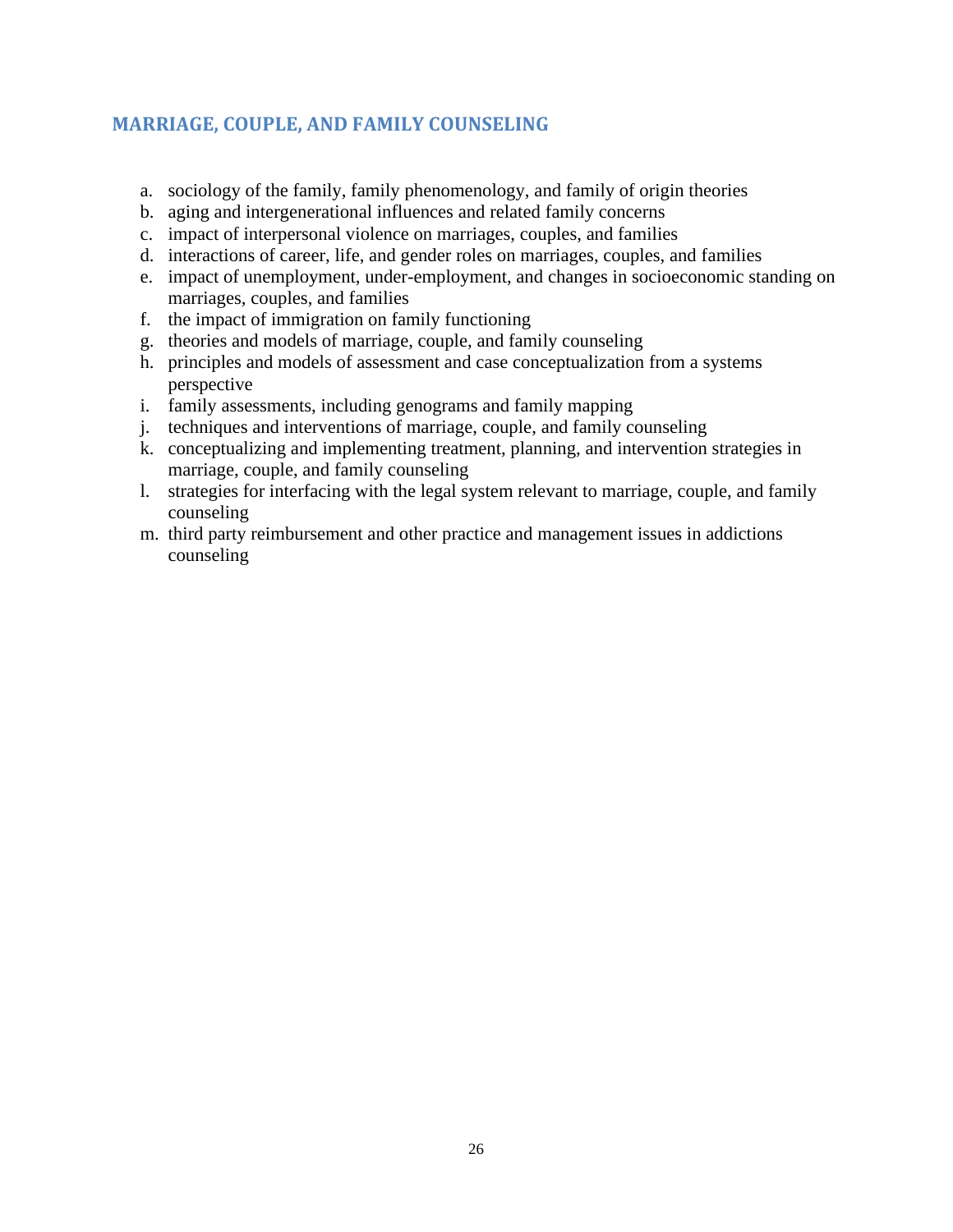# **REHABILITATION COUNSELING**

- a. classification, terminology, etiology, functional capacity, and prognosis of disabilities
- b. effects of the onset, progression, and expected duration of disability on clients' holistic functioning
- c. individual response to disability, including the role of families, communities, and other social networks
- d. impact of disability on sexuality
- e. strategies to enhance adjustment to disability
- f. effects of socioeconomic trends, public policies, stigma, access, and attitudinal barriers as they relate to disability
- g. principles of independent living, self-determination, and informed choice
- h. rehabilitation service delivery systems, including housing, independent living, case management, educational programs, and public/proprietary vocational rehabilitation programs
- i. benefit systems used by individuals with disabilities, including but not limited to Social Security, governmental monetary assistance, workers' compensation insurance, long-term disability insurance, and veterans' benefits
- j. rehabilitation counseling services within the continuum of care, such as inpatient, outpatient, partial hospitalization and aftercare, and the rehabilitation counseling services networks
- k. career- and work-related assessments, including job analysis, work site modification, transferrable skills analysis, job readiness, and work hardening
- l. role of family, social networks, and community in the provision of services for and treatment of people with disabilities
- m. skills analysis, job readiness, and work hardening in regards to accessibility, Americans with Disabilities Act compliance, and accommodations
- n. evaluation and application of assistive technology with an emphasis on individualized assessment and planning
- o. career development and employment models and strategies for achieving and maintaining meaningful employment for people with disabilities
- p. strategies to analyze work activity and labor market data and trends to facilitate the match between an individual with a disability and targeted jobs
- q. consultation and collaboration with employers regarding the legal rights and benefits of hiring individuals with disabilities, including accommodations, universal design, and workplace disability prevention
- r. techniques to promote self-advocacy skills of individuals with disabilities
- s. facilitating client knowledge of and access to community and technology services and resources
- t. strategies to advocate for persons with disabilities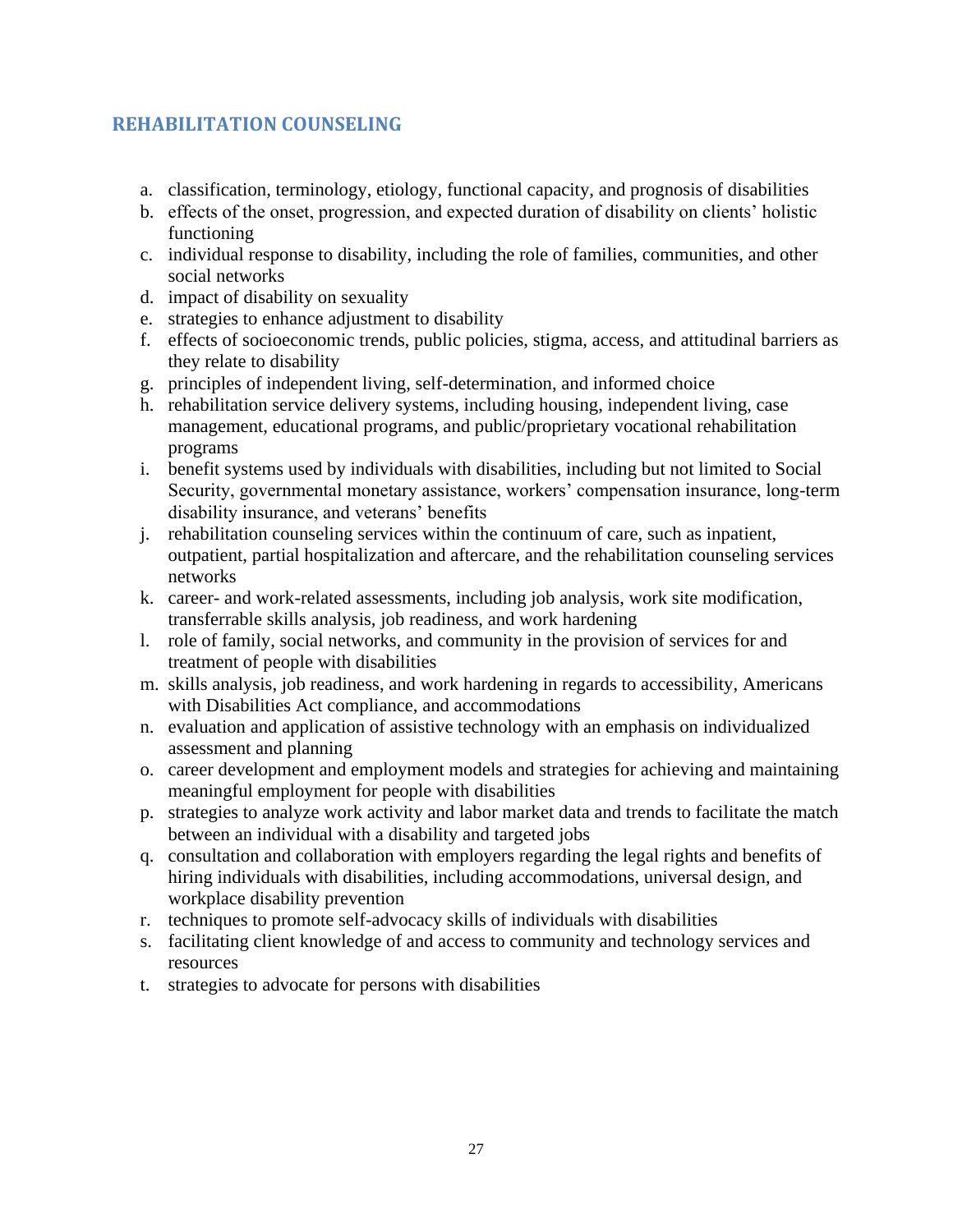# **SCHOOL COUNSELING**

- a. models of school counseling programs
- b. models of P-12 comprehensive career development
- c. models of school-based collaboration and consultation
- d. development of school counseling program mission statements and objectives
- e. design and evaluation of school counseling curriculum, lesson plan development, diverse classroom management strategies, and differentiated instructional strategies
- f. school counselor roles as leaders, advocates, and systems change agents in P-12 schools
- g. qualities and styles of effective leadership in schools
- h. advocacy for school counseling roles
- i. techniques of personal/social counseling in school settings
- j. use of data to create and advocate for programs and students
- k. use of accountability data to inform decision making
- l. community resources and referral sources
- m. school counselor consultation with families, P-12 and post-secondary school personnel, and community agencies
- n. skills to critically examine the connections between social, familial, emotional, and behavior problems and academic achievement
- o. approaches to increase promotion and graduation rates
- p. interventions to promote postsecondary and career readiness
- q. strategies to facilitate school and postsecondary transitions
- r. strategies to promote equity in student achievement and access to postsecondary education opportunities
- s. interventions to promote academic development
- t. strategies for implementing and coordinating peer intervention programs
- u. school counselor roles and responsibilities in relation to the school emergency management plans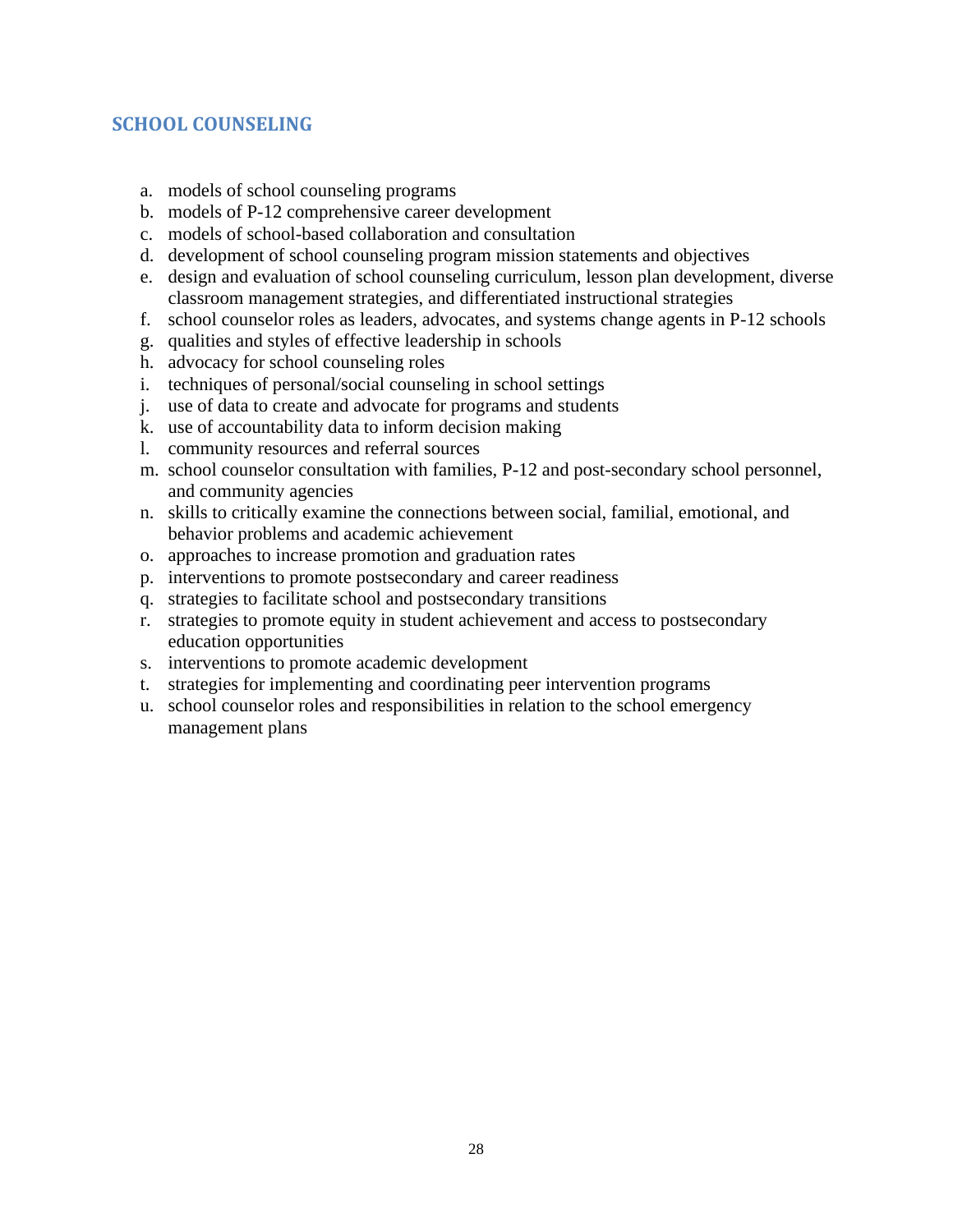# **DOCTORAL STANDARDS COUNSELOR EDUCATION AND SUPERVISION**

# **A. THE DOCTORAL LEARNING ENVIRONMENT**

Doctoral degree programs in Counselor Education and Supervision are intended to prepare graduates to work as counselor educators, supervisors*,* researchers, and practitioners in academic and clinical settings.

#### THE PROGRAM

- 1. The doctoral program consists of a minimum of 48 semester hours or 72 quarter hours of doctoral-level credits beyond the entry-level degree.
- 2. Doctoral programs provide evidence that they extend the knowledge base of the profession by inducting students into a climate of scholarly inquiry, demonstrated by all of the following:

(a) preparing students to generate new knowledge that can inform professional practice, (b) ensuring students are engaging in scholarly activities under counseling faculty mentorship,

(c) supporting students to publish and/or present the results of scholarly inquiry,

(d) mentoring students in planning and engaging in advocacy,

(e) supporting students to pursue credentialing and licensure appropriate to their career goals,

(f) equipping students to assume positions of leadership in the counseling profession, and

(g) preparing students to become familiar with and knowledgeable about current trends and technology use in the delivery of counseling, counselor education, and counselor supervision.

3. Doctoral programs require two core counselor education program faculty in addition to the minimum three core counselor education program faculty members required for entrylevel programs.

4. When counselor education program faculty provide supervision of doctoral students providing supervision, a 1:6 faculty:student ratio should not be exceeded. This is equivalent to the teaching of one 3-semester or equivalent quarter credit hours of a faculty member's teaching load assignment.

5. Doctoral program admission criteria include

(a) academic aptitude for doctoral-level study,

(b) previous professional experience,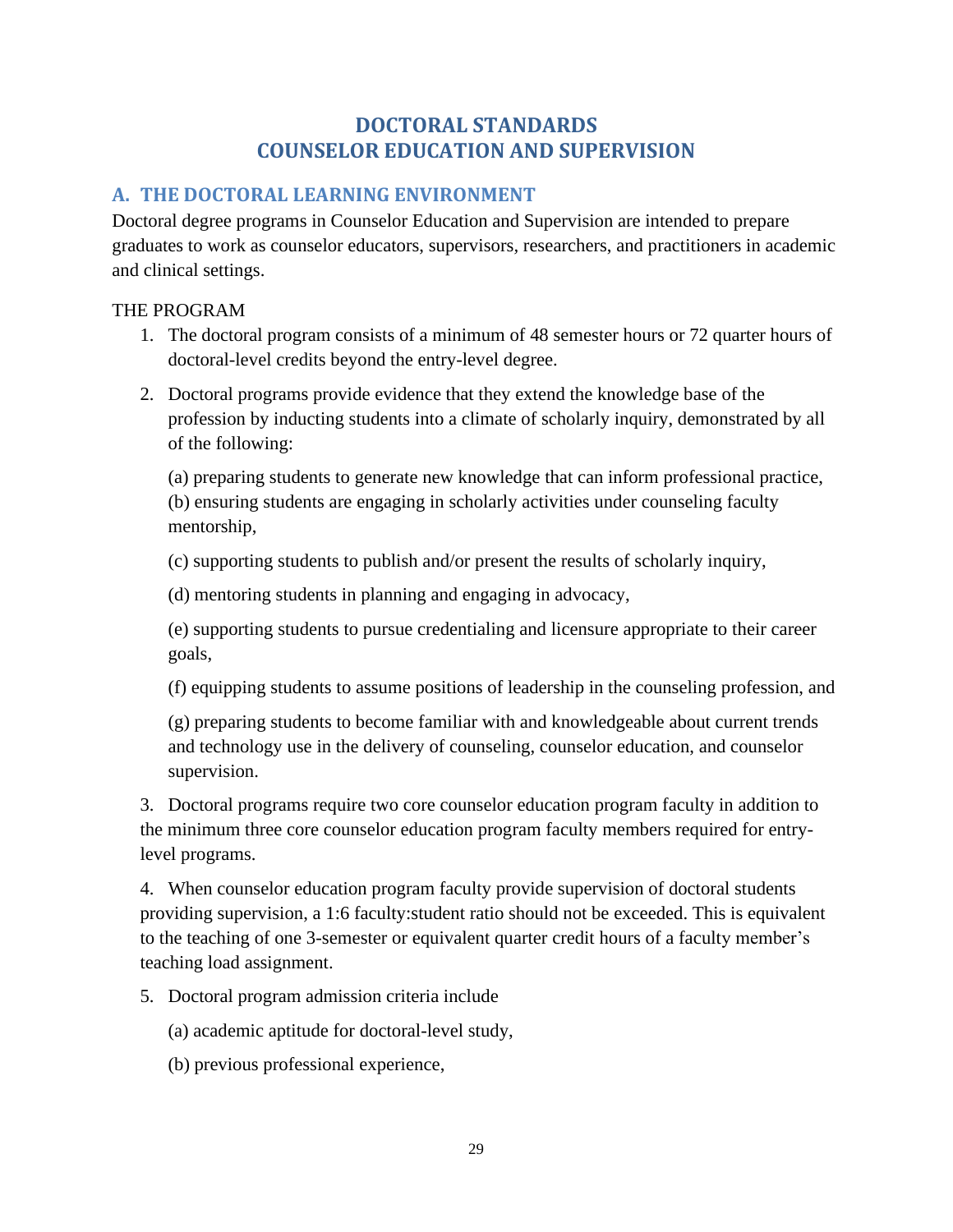(c) dispositions consistent with professional practice, including self-awareness and emotional stability,

- (d) oral and written communication skills,
- (e) cultural sensitivity and awareness,
- (f) potential for scholarship, and
- (g) potential for professional leadership and advocacy.

6. During the doctoral program admissions process, students' curricular experiences are evaluated to verify completion of coursework including (a) CACREP entry-level foundational curricular standards, (b) CACREP entry-level professional practice standards, and (c) CACREP entry-level specialized practice area requirements so that any missing content can be completed before or concurrently with initial doctoral-level counselor education coursework.

7. Students in doctoral programs have an approved advisor who is a core counselor education doctoral program faculty member, with whom they work to develop and complete a program of study.

8. Doctoral students complete a qualifying assessment to demonstrate comprehensive knowledge as outlined in the Doctoral Professional Identity standards.

- 9. Doctoral students must complete dissertation research or a capstone project focusing on areas relevant to counseling practice, counselor education, and/or supervision.
- 10. Research conducted as part of doctoral dissertations and capstone projects must demonstrate methodological rigor.
- 11. Current counseling-related research is infused throughout the doctoral counselor education curriculum.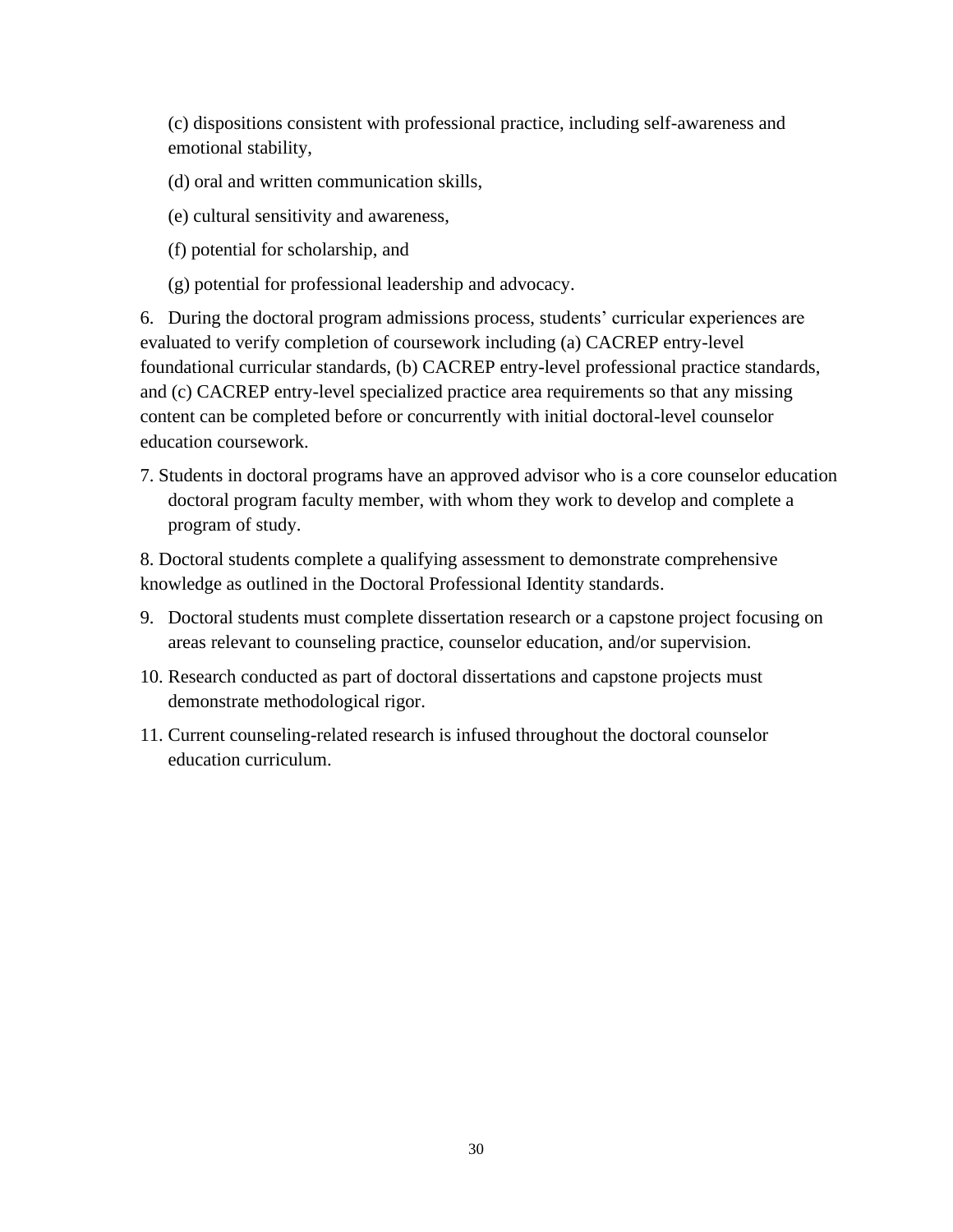### **B. DOCTORAL PROFESSIONAL IDENTITY**

Doctoral programs in counselor education address professional roles in five areas: counseling, supervision, teaching, research and scholarship, and leadership and advocacy. These five areas represent the minimum knowledge required of doctoral graduates in counselor education. Therefore, counselor education programs must document where each of the lettered standards listed below is covered in the curriculum.

#### 1. COUNSELING

- a. scholarly examination of the evidence base for theories relevant to counseling
- b. integration of theories relevant to counseling
- c. conceptualization of clients from multiple theoretical perspectives
- d. selection of counseling modalities (individual, group) and approaches specific to the needs of client populations
- e. application of advanced counseling skills across delivery platforms (in-person, virtual)
- f. advanced skills of group facilitation across multiple settings and contexts
- g. methods for evaluating counseling effectiveness
- h. legal and ethical issues and responsibilities in counseling across multiple settings and delivery platforms
- i. culturally relevant counseling across multiple settings and contexts

#### 2. SUPERVISION

- a. purposes of clinical supervision
- b. theoretical frameworks and models of clinical supervision
- c. roles and relationships related to clinical supervision
- d. skills of clinical supervision across multiple settings and platforms
- e. opportunities for developing a personal style of clinical supervision
- f. assessment of supervisees' developmental level and other relevant characteristics
- g. modalities of clinical supervision, including individual, triadic, and group supervision
- h. the use of technology in supervision
- i. administrative procedures and responsibilities related to clinical supervision
- j. evaluation, remediation, and gatekeeping in clinical supervision
- k. legal and ethical issues and responsibilities in clinical supervision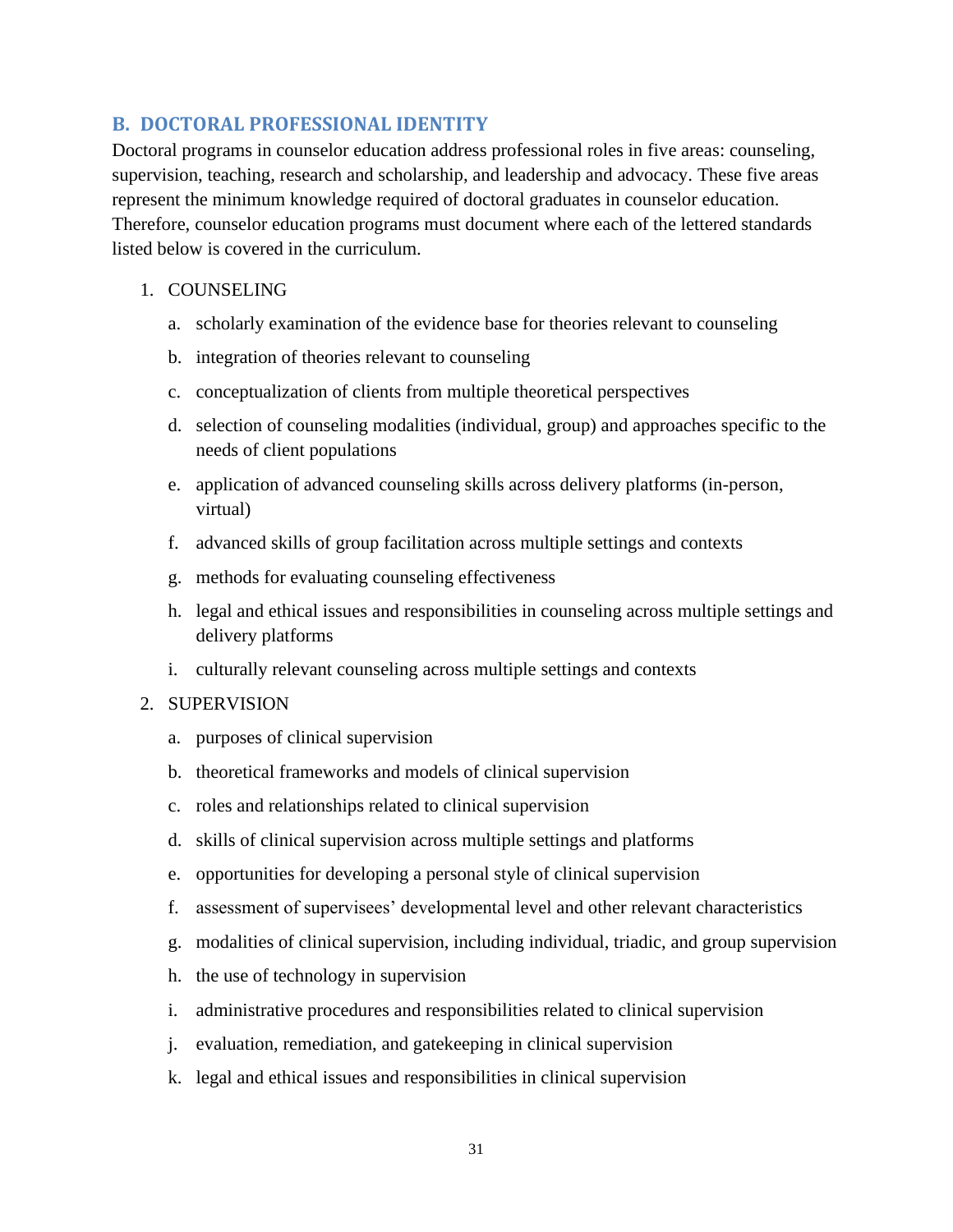l. culturally relevant strategies for conducting clinical supervision

#### 3. TEACHING

- a. roles and responsibilities related to educating counselors
- b. pedagogy and teaching methods relevant to counselor education
- c. andragogy and adult learning theories
- d. curriculum design and instructional delivery
- e. the use of technology in instructional design and delivery across teaching platforms
- f. integration of multicultural and social justice principles in the counselor education curriculum
- g. universal design to meet the needs of all students with respect for individual differences in learning
- h. instructional and curricular evaluation methods
- i. screening, remediation, and gatekeeping functions relevant to teaching
- j. assessment of student learning and professional dispositions
- k. legal and ethical issues and responsibilities in counselor education
- l. culturally relevant strategies for counselor education
- m. the role of mentoring in counselor education

#### 4. RESEARCH AND SCHOLARSHIP

- a. research designs appropriate to quantitative, qualitative, mixed methods, and action research questions or hypotheses
- b. univariate and multivariate research designs and data analysis methods
- c. quantitative and qualitative approaches to data analysis
- d. models and methods of sampling relevant to research design
- e. emergent research practices and processes
- f. models and methods of instrument design
- g. models and methods of program evaluation
- h. research questions or hypotheses appropriate for professional research and publication
- i. professional writing for journal publication
- j. professional conference proposal preparation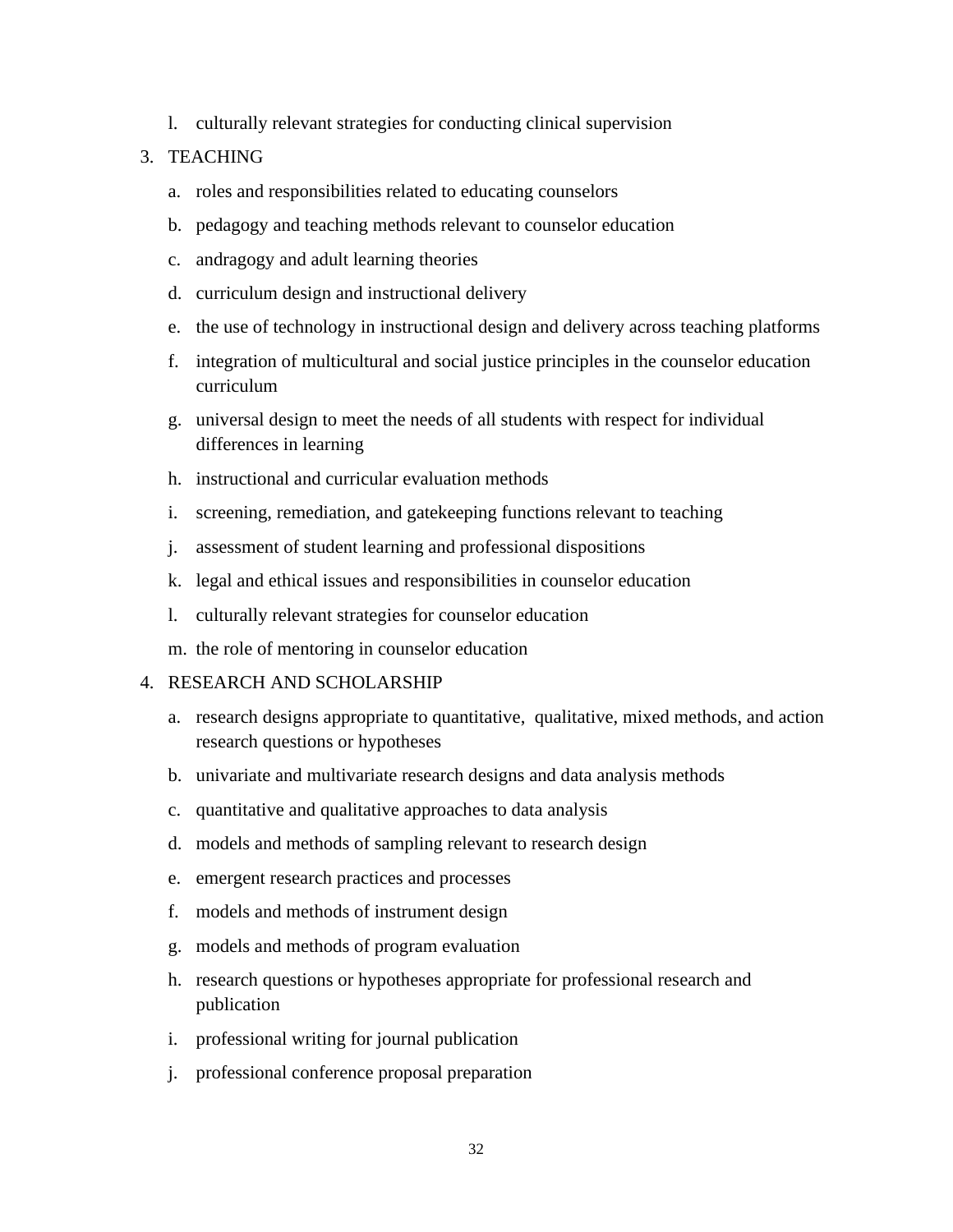- k. development of research proposals for a human subjects/institutional review board review
- l. grant proposals and other sources of funding
- m. dimensions and strategies for conducting culturally relevant and competent research
- n. ethical considerations and strategies for conducting research

#### 5. LEADERSHIP AND ADVOCACY

- a. theories, models, and skills of leadership
- b. leadership and leadership development in professional counseling organizations
- c. leadership in counselor education programs
- d. accreditation standards and program accreditation processes including self-studies and program reports
- e. management and administration in agencies, organizations, and other institutions
- f. leadership roles and strategies for responding to crises and disasters
- g. strategies of leadership in consultation
- h. current sociopolitical issues and how those issues affect the daily work of counselors and the counseling profession
- i. models and competencies for counselors and counselor educators advocating on behalf of the profession and professional identity
- j. models and competencies for advocating for clients at the individual, system, and policy levels
- k. strategies of leadership in relation to multicultural and social justice issues
- l. culturally relevant leadership and advocacy practices
- m. ethical leadership and advocacy practices
- n. role of self-care in advocacy and leadership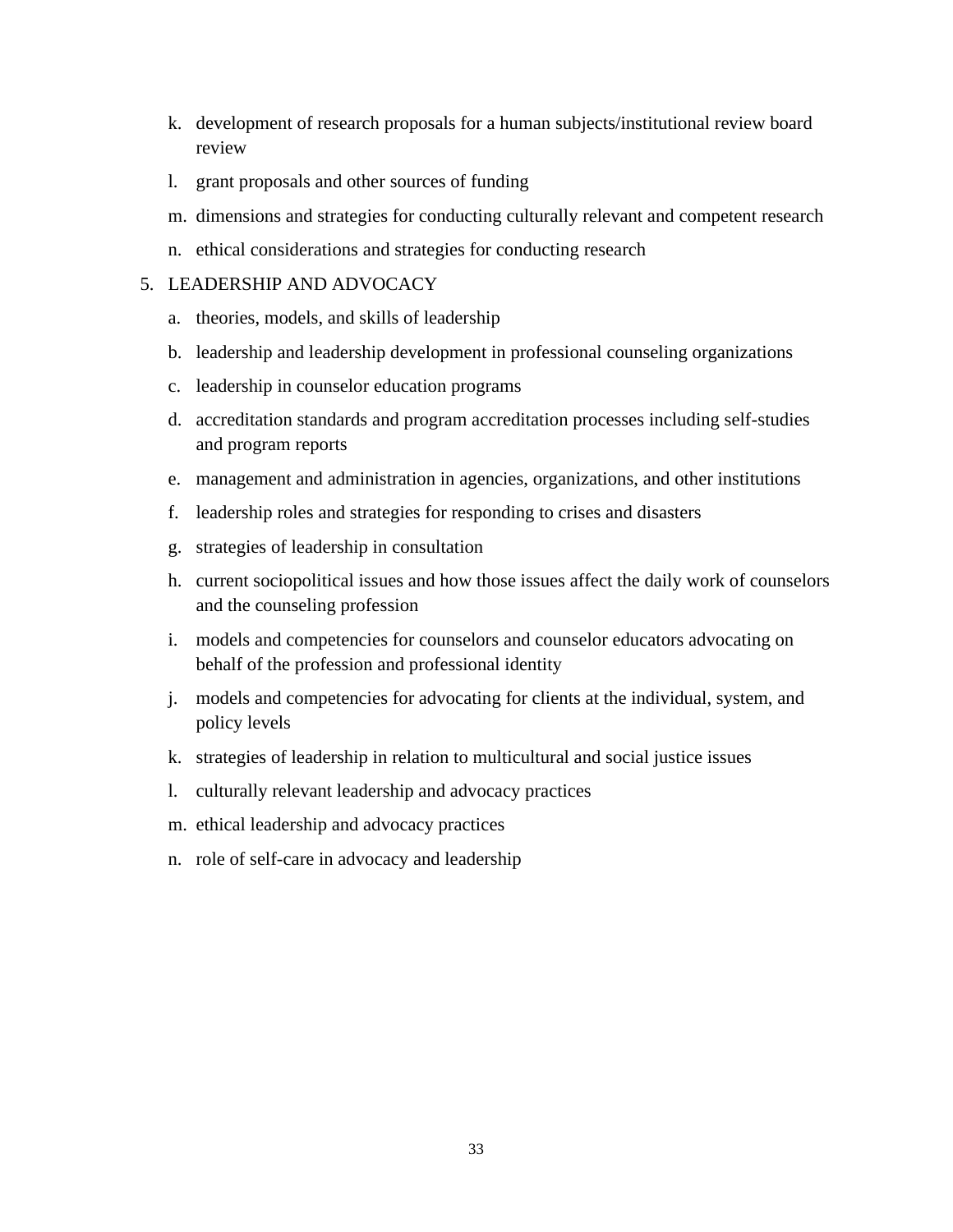# **C. DOCTORAL PRACTICUM AND INTERNSHIP PRACTICUM**

- 1. Doctoral students participate in a supervised doctoral-level counseling practicum that is a minimum of 100 hours over a full academic term that is a minimum of 8 weeks. Students complete 40 clock hours of direct counseling services with actual clients. The nature of doctoral-level practicum experience is to be determined in consultation with counselor education program faculty and/or a doctoral committee.
- 2. During the doctoral student's practicum, supervision is provided by a counselor education program faculty member or a site supervisor who is working in consultation on a regular schedule with a counselor education program faculty member in accordance with the supervision agreement.
- 3. Individuals serving as practicum supervisors have (a) a minimum of a master's degree in counseling or a related profession, with preference for a doctoral degree, (b) relevant certifications and/or licenses, (c) knowledge of the program's expectations, requirements, and evaluation procedures for students, and (d) relevant training in counseling supervision.
- 4. Doctoral students participate in an average of one hour per week of individual and/or triadic supervision throughout the practicum. When individual/triadic supervision is provided by the counselor education program faculty, practicum courses should not exceed a 1:6 faculty:student ratio.
- 5. Group supervision is provided on a regular schedule with other students throughout the practicum and must be performed by a counselor education program faculty member. Group supervision of practicum students should not exceed a 1:12 faculty:student ratio.
- 6. Doctoral students are covered by individual professional counseling liability insurance policies while enrolled in practicum.

### INTERNSHIP

- 7. Doctoral students are required to complete internships that total a minimum of 600 clock hours. The 600 hours must include supervised experiences in at least three of the five doctoral areas (counseling, teaching, supervision, research and scholarship, leadership and advocacy).
- 8. Doctoral students are covered by individual professional counseling liability insurance policies while enrolled in a counseling or supervision internship.
- 9. During internships, the student receives an average of one hour per week of individual and/or triadic supervision, performed by a supervisor with a doctorate in counselor education or an individual with a graduate degree and specialized expertise to advance the student's knowledge and skills. When individual/triadic supervision is provided by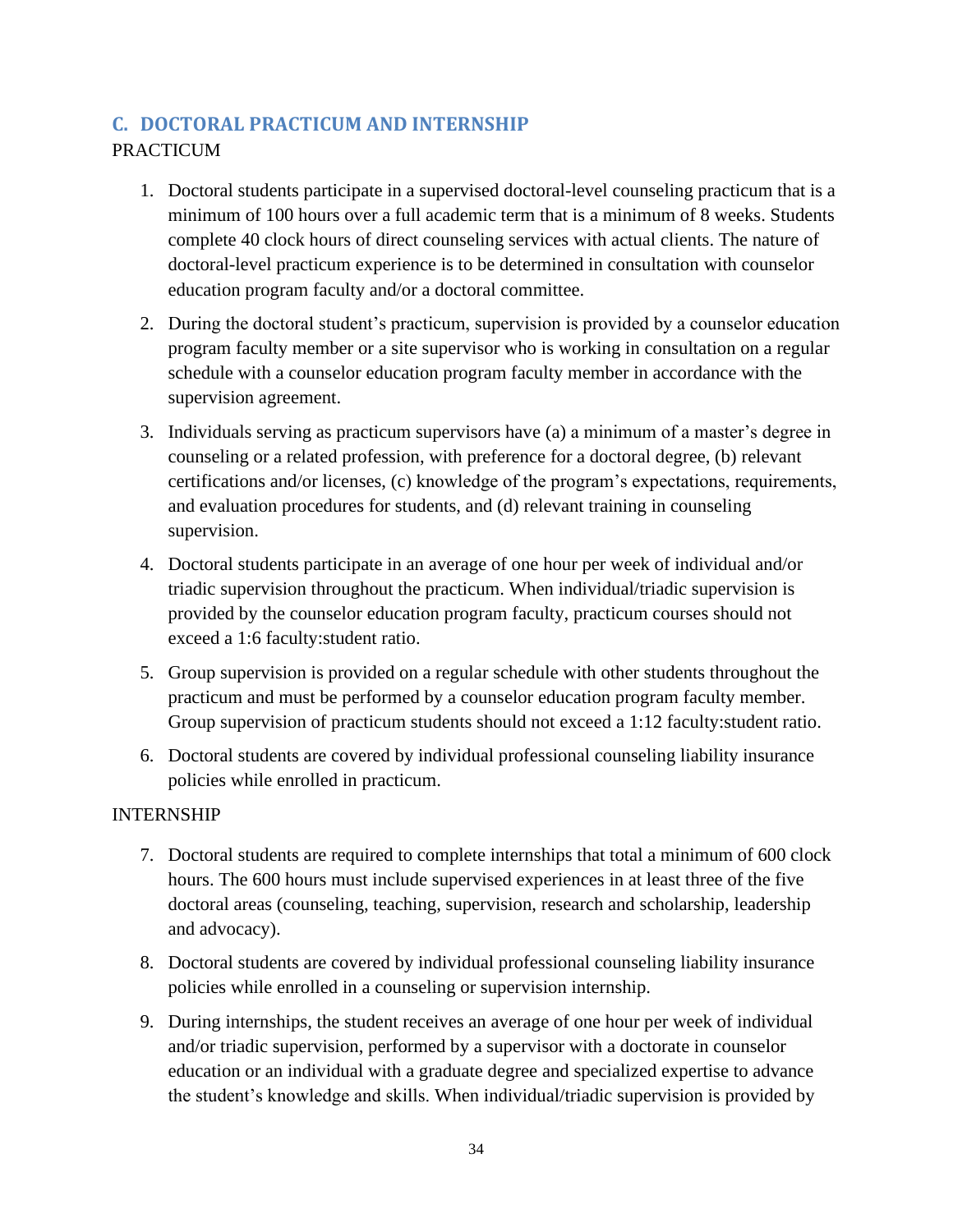the counselor education program faculty, internship courses should not exceed a 1:6 faculty:student ratio.

10. Group supervision is provided on a regular schedule with other students throughout the internship and must be performed by a counselor education program faculty member. Group supervision of internship students should not exceed a 1:12 faculty:student ratio.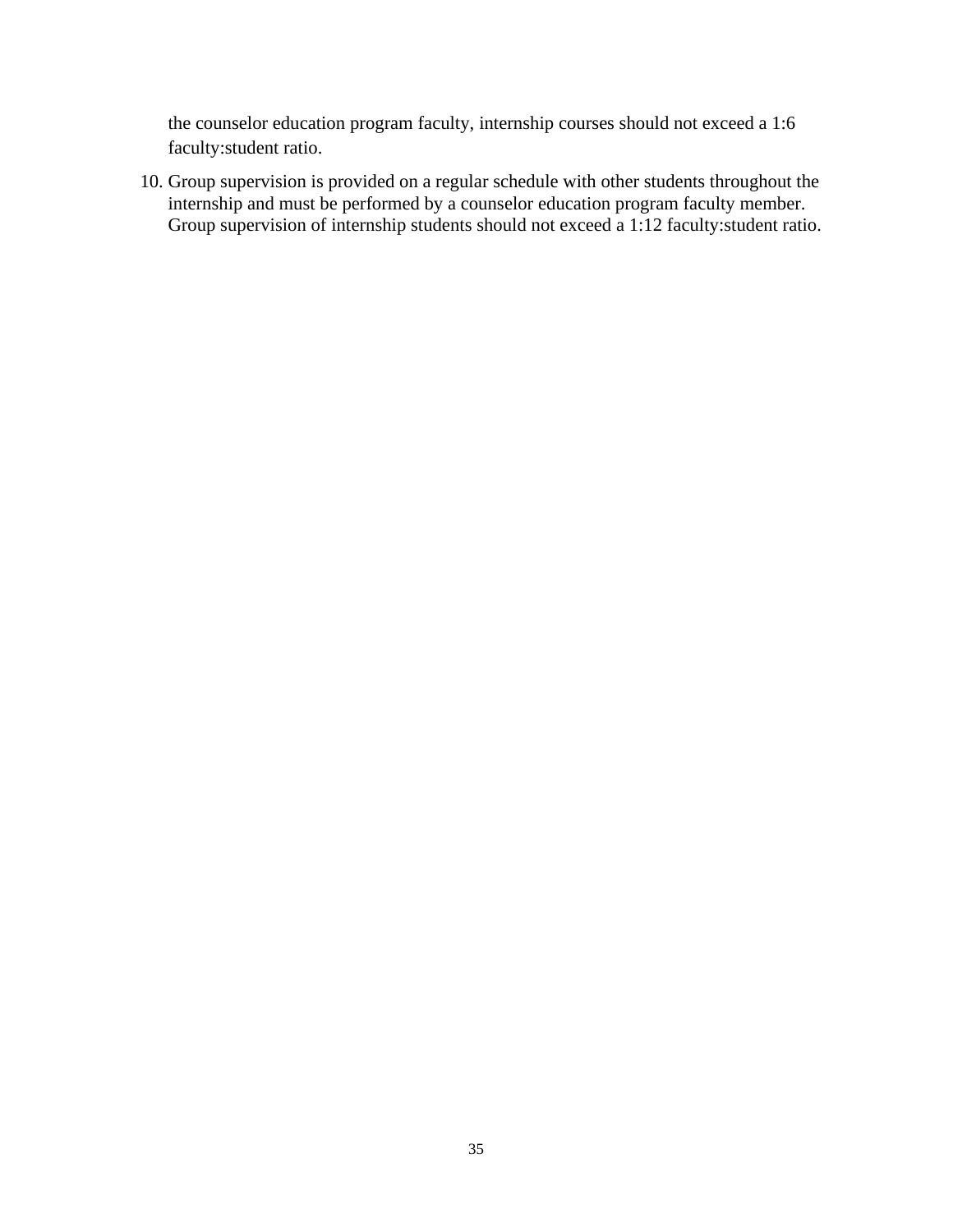# **GLOSSARY TO ACCOMPANY THE 2024 CACREP STANDARDS DRAFT 2**

# **Note: The terms listed in the glossary are those used in this draft of the CACREP standards.**

| Academic quality |                                                                                                                                                                                                                                                                                                                                                                                                                                                                                                                                                                                  |
|------------------|----------------------------------------------------------------------------------------------------------------------------------------------------------------------------------------------------------------------------------------------------------------------------------------------------------------------------------------------------------------------------------------------------------------------------------------------------------------------------------------------------------------------------------------------------------------------------------|
| indicators       | Outcomes that the faculty have chosen to represent the program's<br>achievement of the critical functions and purposes of the program.                                                                                                                                                                                                                                                                                                                                                                                                                                           |
| Academic term    | an institutionally defined unit of course delivery (e.g., quarter, semester).                                                                                                                                                                                                                                                                                                                                                                                                                                                                                                    |
| Academic unit    | the academic department or specifically defined subsection of a<br>department identified and defined in a college or university that has<br>responsibility for curricular and clinical experiences for which<br>accreditation is sought. An academic unit includes allocated faculty and<br>physical facilities.                                                                                                                                                                                                                                                                 |
| Academic year    | an institutionally defined period of time in which regular delivery of<br>courses is included.                                                                                                                                                                                                                                                                                                                                                                                                                                                                                   |
| Accommodation    | any modification or adjustment to enable an individual with a disability<br>to have an equal opportunity and to successfully perform the task to the<br>same extent as people without disabilities.                                                                                                                                                                                                                                                                                                                                                                              |
| Accreditation    | a system for approving educational institutions and professional<br>programs affiliated with those institutions for a level of performance and<br>integrity based on review against a specific set of published criteria or<br>standards. The process includes (1) the submission of a self-study<br>document that demonstrates how standards are being met, (2) an onsite<br>review by a selected group of peers, and (3) a decision by an<br>independent board or commission that either grants or denies accredited<br>status on the basis of how well the standards are met. |
| Accessibility    | the ease with which one can obtain and use materials and content, and<br>the degree to which they are usable by people with disabilities                                                                                                                                                                                                                                                                                                                                                                                                                                         |

### Affiliate

• faculty to include any faculty teaching in the counselor education program who do not meet criteria for core Counselor Education Faculty and who meet all institutional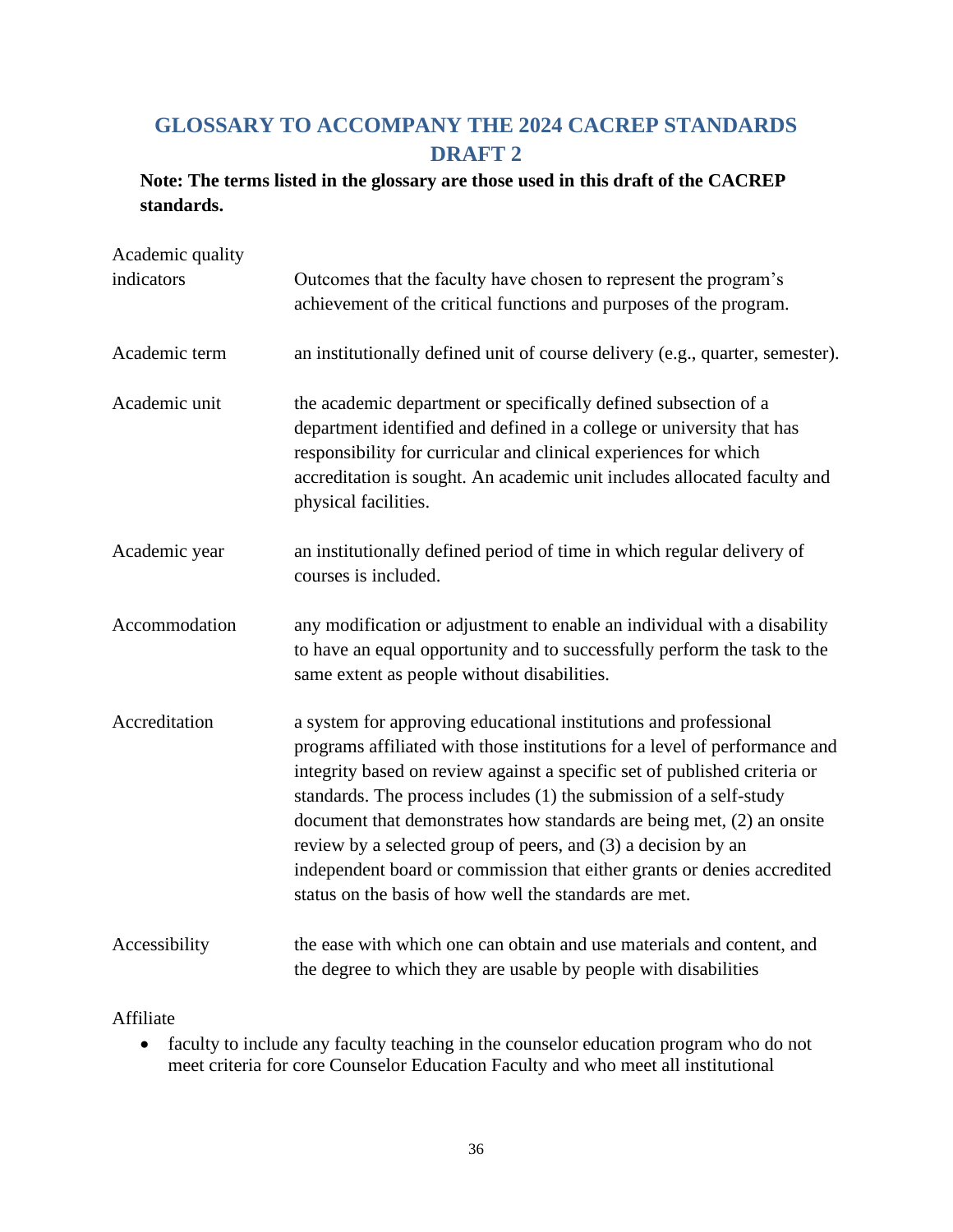requirements for non-core faculty service and retention. For example, full-time faculty in the Counseling program who do not meet Z;

• full-time faculty at the institution but not in the Counseling programs;

part-time or adjunct faculty who may or may not identify as counselors?

| Assessment                          | the systematic gathering of information for decision making about<br>individuals, groups, programs, or processes. Assessment is the<br>measurement of an individual student's level of attainment of<br>knowledge, skills, and dispositions. Assessment also includes<br>aggregating the individual student data into the overall student<br>assessment data used in the process of program evaluation.                                                                                                                                                                                                                   |
|-------------------------------------|---------------------------------------------------------------------------------------------------------------------------------------------------------------------------------------------------------------------------------------------------------------------------------------------------------------------------------------------------------------------------------------------------------------------------------------------------------------------------------------------------------------------------------------------------------------------------------------------------------------------------|
| Certification                       | the process by which an agency or association grants recognition to a<br>person who has met predetermined qualifications specified by that<br>agency or association.                                                                                                                                                                                                                                                                                                                                                                                                                                                      |
| Comprehensive<br>evaluation plan    |                                                                                                                                                                                                                                                                                                                                                                                                                                                                                                                                                                                                                           |
|                                     | the program's empirically based process for systematically evaluating<br>and monitoring achievement of program objectives including program<br>objective indicators as identified in Academic Quality Standard D,<br>minimum thresholds for successfully meeting each program objective,<br>the data that will be collected, a procedure for how and when data will<br>be collected, a method for how and when data will be reviewed or<br>analyzed, a process for addressing unmet minimum thresholds, an<br>explanation for how data will be used for curriculum and program<br>improvement, and a timeline for report. |
| Continuous and<br>systematic        | in a regular, ongoing, planned, and documented method.                                                                                                                                                                                                                                                                                                                                                                                                                                                                                                                                                                    |
| Core counselor<br>education faculty | one who is employed by the institution and holds a full-time academic<br>appointment in the counselor education program for at least the current<br>academic year and maintains professional counselor identity. Faculty<br>members may be designated as core faculty in only one institution<br>regardless of the number of institutions in which they teach classes.                                                                                                                                                                                                                                                    |

Counselor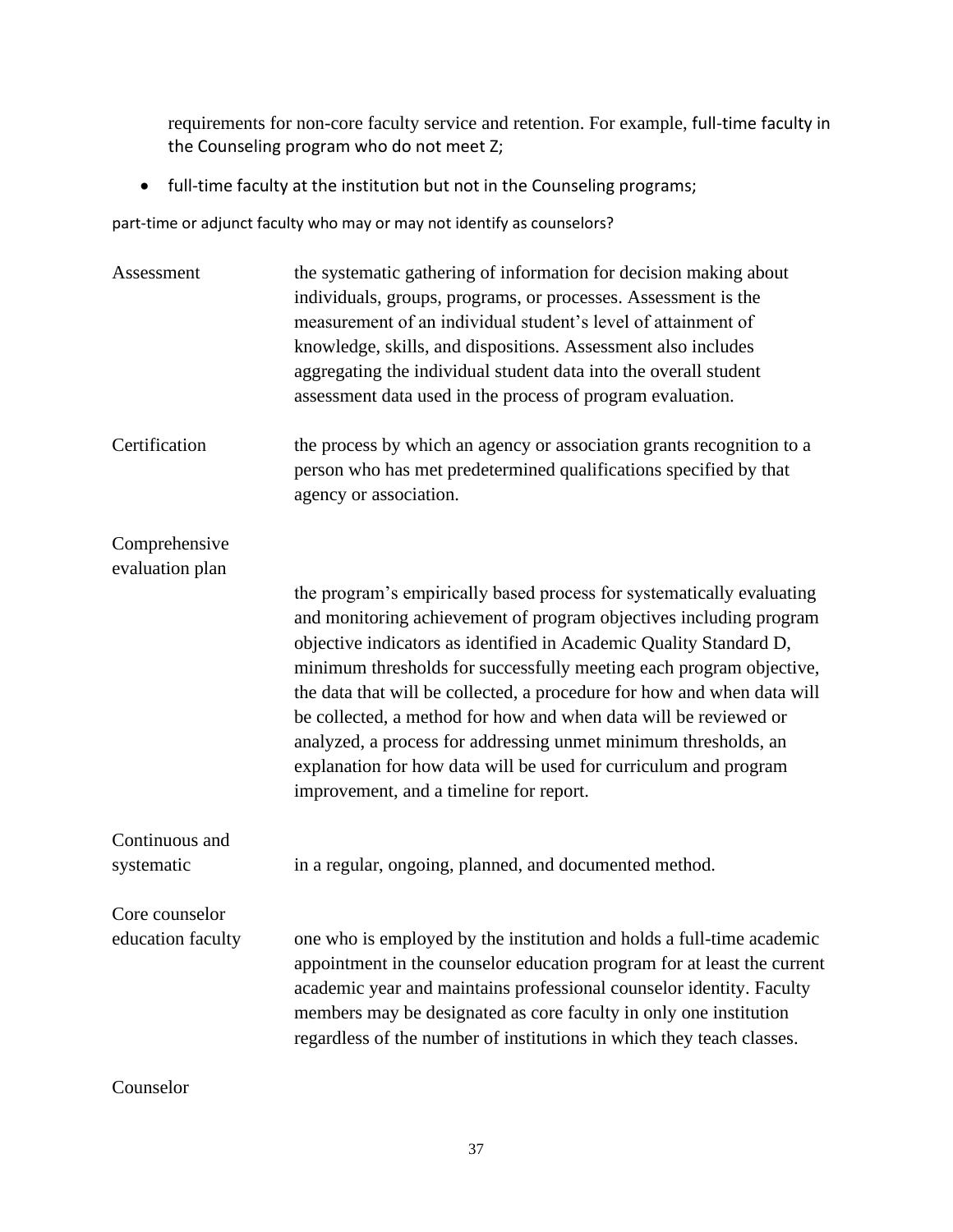| education                        | a distinct academic discipline that has its roots in educational and<br>vocational guidance and counseling, human development, supervision,<br>and clinical practice. The primary focus of counselor education<br>programs is the training and preparation of professional counselors who<br>are competent to practice, abide by the ethics of the counseling<br>profession, and hold strong counseling identities. At the doctoral level,<br>counselor education programs may focus on the preparation and training<br>of future academic professionals who will teach the curriculum of<br>counseling theory and practice and include specialized practice areas. |
|----------------------------------|---------------------------------------------------------------------------------------------------------------------------------------------------------------------------------------------------------------------------------------------------------------------------------------------------------------------------------------------------------------------------------------------------------------------------------------------------------------------------------------------------------------------------------------------------------------------------------------------------------------------------------------------------------------------|
| Course credit<br>hours           | the number of credit hours of the course, <b>not</b> the number of student<br>credit hours generated by the course.                                                                                                                                                                                                                                                                                                                                                                                                                                                                                                                                                 |
| Direct service                   | supervised use of counseling, consultation, or related professional skills<br>with actual clients (can be individuals, couples, families, or groups) for<br>the purpose of fostering social, cognitive, behavioral, and/or affective<br>change. These activities must involve interaction with others and may<br>include: (1) assessment, (2) counseling, (3) psycho-educational<br>activities, and (4) consultation. The following would not be considered<br>direct service: (1) observing others providing counseling or related<br>services, (2) record keeping, (3) administrative duties, (4) clinical and/or<br>administrative supervision.                  |
| Disability                       | according to the World Health Organization (2011, p. 4), "Disability is<br>the umbrella term for impairments, activity limitations and participation<br>restrictions, referring to the negative aspects of the interaction between<br>an individual (with a health condition) and that individual's contextual<br>factors (environmental and personal factors)."<br>[http <u>s://apps.who.int/iris/handle/10665/44575</u> ]                                                                                                                                                                                                                                         |
| <b>Empirically-based</b><br>plan | systematic approach to program evaluation based on a regular review of<br>measurable outcomes and goals.                                                                                                                                                                                                                                                                                                                                                                                                                                                                                                                                                            |
| <b>Employment models</b>         | (applicable to disability) models to facilitate the career development and<br>job placement of individuals with disabilities, including but not limited<br>to supported employment, customized employment, train-then-place<br>approach, demand-side approach, and person-centered placement.                                                                                                                                                                                                                                                                                                                                                                       |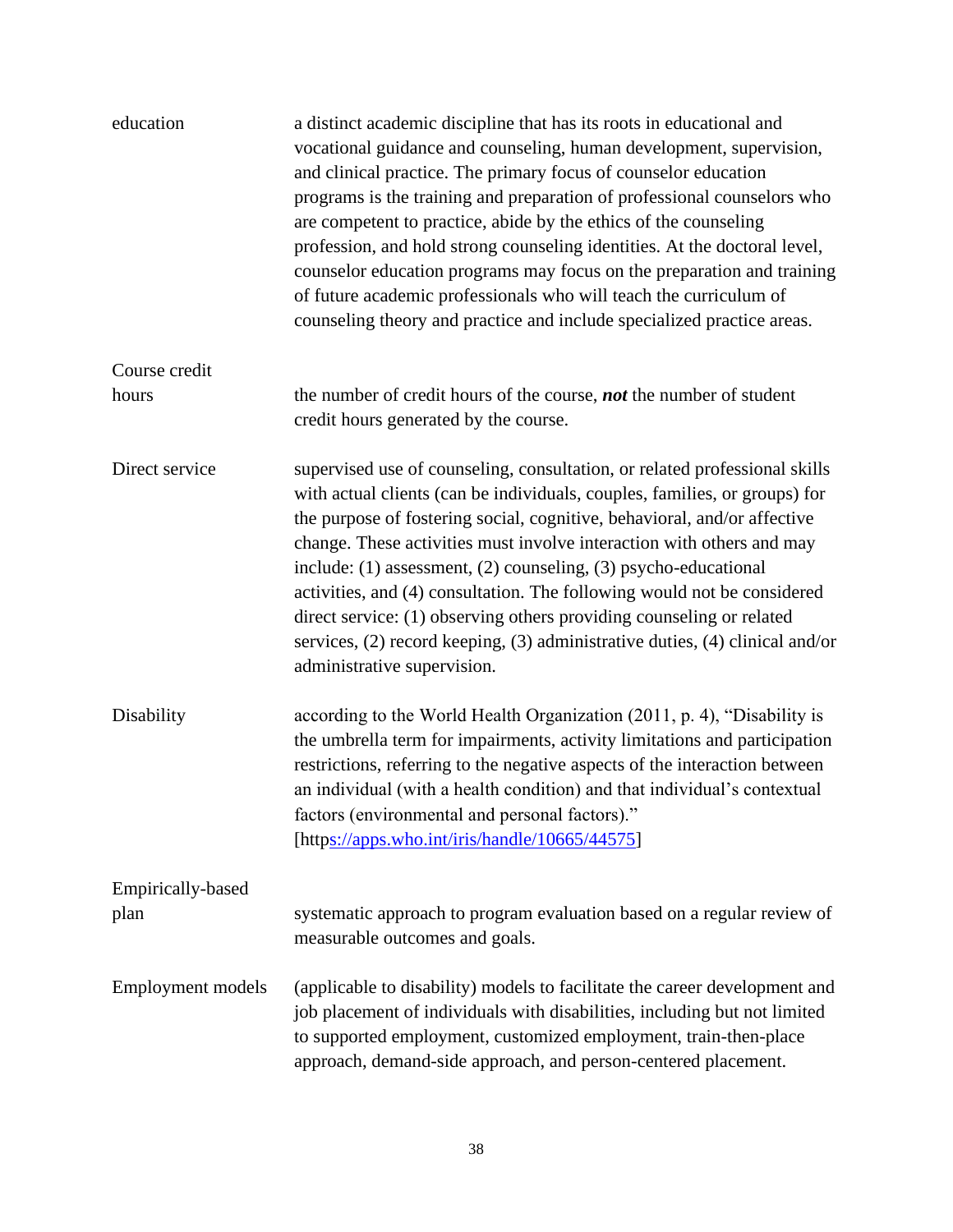| Entry-level                | in the context of these standards, entry-level refers to a minimum of a<br>master's degree program.                                                                                                                                                                                                                                                                                                                      |
|----------------------------|--------------------------------------------------------------------------------------------------------------------------------------------------------------------------------------------------------------------------------------------------------------------------------------------------------------------------------------------------------------------------------------------------------------------------|
| Evaluation                 | the review and interpretation of information that has been gathered from<br>and about individuals, programs, or processes that leads to decisions and<br>future actions. Evaluation refers to the method and process of<br>determining and judging overall program effectiveness using the<br>assessment and other data that has been gathered to review the program<br>and implement improvements based on the results. |
| Formative and<br>summative |                                                                                                                                                                                                                                                                                                                                                                                                                          |
| evaluations                | formative evaluation examines the development of professional<br>competencies with a focus on identifying strengths and deficiencies and<br>corresponding learning interventions. Summative evaluation focuses on<br>outcomes and is used to assess whether desired learning goals are<br>achieved consistent with a professional standard.                                                                              |
| Full-time                  |                                                                                                                                                                                                                                                                                                                                                                                                                          |
| equivalent (FTE)           | when calculating FTE ratios, programs use their institution's definition<br>of full-time student loads and faculty teaching loads, including part-time<br>students and faculty at their percentage of full-time.                                                                                                                                                                                                         |
| Group supervision          | a tutorial and mentoring relationship between a member of the<br>counseling profession and more than two counseling students.                                                                                                                                                                                                                                                                                            |
| Inclusive learning         |                                                                                                                                                                                                                                                                                                                                                                                                                          |
| environment                | an educational setting where students of every ability and background<br>receive training in the same place, are supported intellectually and<br>academically, and are extended a sense of belonging regardless of<br>identity.                                                                                                                                                                                          |
| Individual professional    |                                                                                                                                                                                                                                                                                                                                                                                                                          |
| counseling liability       |                                                                                                                                                                                                                                                                                                                                                                                                                          |
| insurance                  | insurance offered by a professional organization that provides legal<br>protection for students during fieldwork.                                                                                                                                                                                                                                                                                                        |
| Individual                 |                                                                                                                                                                                                                                                                                                                                                                                                                          |
| supervision                | a tutorial and mentoring relationship between a member of the<br>counseling profession and one counseling student.                                                                                                                                                                                                                                                                                                       |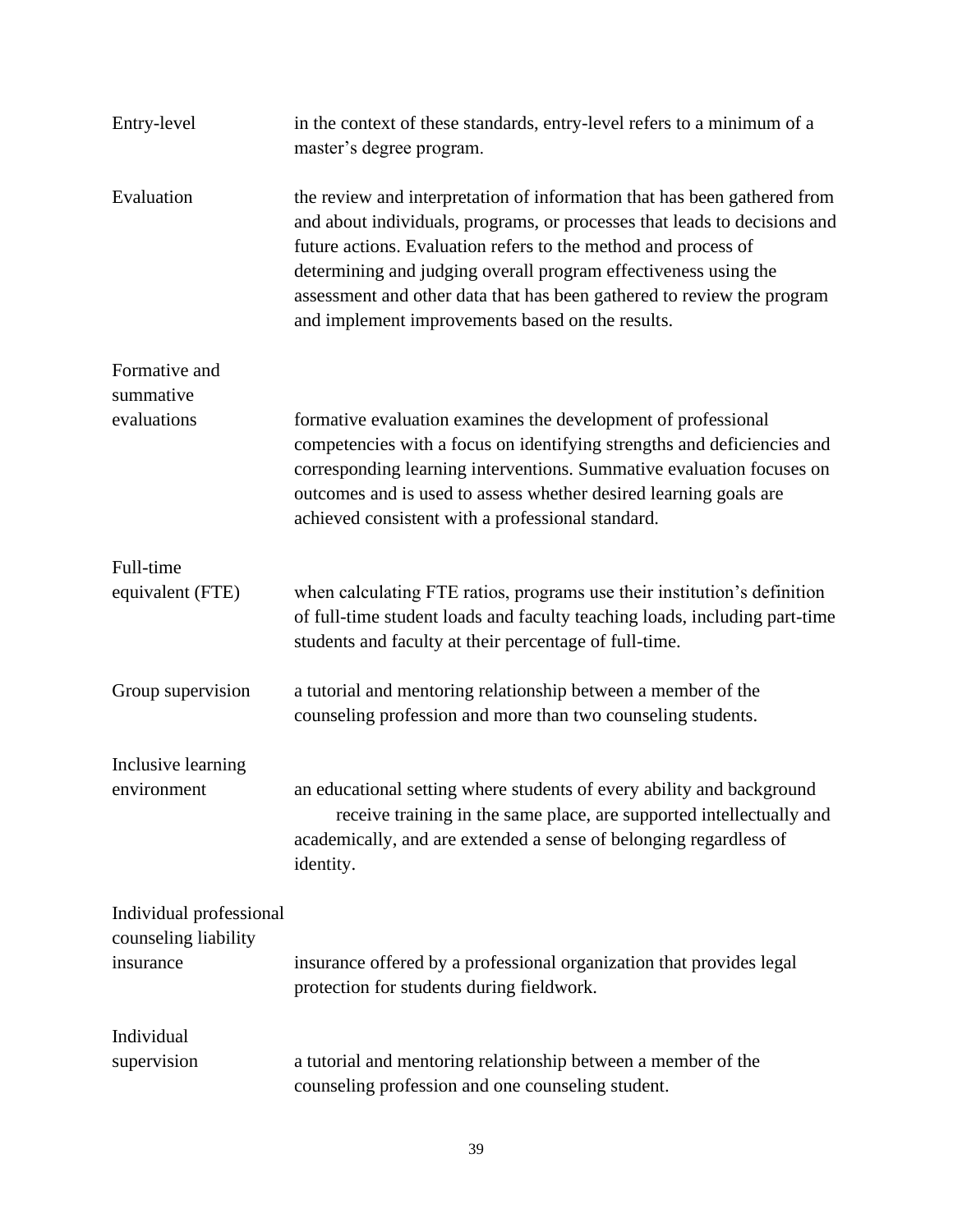| Institutional media                  | publicly available digital and print sources that provide information<br>about the institution.                                                                                                                                                                                                                                             |
|--------------------------------------|---------------------------------------------------------------------------------------------------------------------------------------------------------------------------------------------------------------------------------------------------------------------------------------------------------------------------------------------|
| Internship                           | a distinctly defined, post-practicum, supervised clinical experience in<br>which the student refines and enhances basic counseling or student<br>development knowledge and skills, and integrates and authenticates<br>professional knowledge and skills related to program objectives.                                                     |
| Key performance<br>indicators (KPIs) | student learning outcomes that are connected to the required curriculum<br>and that program faculty have chosen to represent student knowledge<br>and skills related to program objectives.                                                                                                                                                 |
| Learning resources                   | texts, videos, software, learning management systems, and other<br>materials/tools used for teaching a course and to assist students in<br>meeting the key performance indicators.                                                                                                                                                          |
| Legal rights (of<br>individuals with |                                                                                                                                                                                                                                                                                                                                             |
| disabilities)                        | accessibility and nondiscrimination rights guaranteed by federal, tribal,<br>state, and local laws and regulations, including but not limited to laws<br>(as amended) such as the Americans with Disabilities Act,<br>Rehabilitation Act of 1973, Family Medical Leave Act, and Individuals<br>with Disabilities Education Act.             |
| Licensure                            | the process by which a state agency or government grants permission to<br>a person to engage in a given profession and to use the designated title<br>of that profession after the applicant has attained the minimal degree of<br>competency necessary to ensure that public health, safety, and welfare<br>are reasonably well protected. |
| Live supervision                     | a combination of direct observation of the counseling session with some<br>method that enables the supervisor to communicate with and thereby<br>influence the work of the supervisee during the session.                                                                                                                                   |
| Matriculation                        | enrollment in a counselor education program and movement towards<br>completion of the<br>degree.                                                                                                                                                                                                                                            |
| Multiple measures                    | the use of two or more different types of measures per assessment area.                                                                                                                                                                                                                                                                     |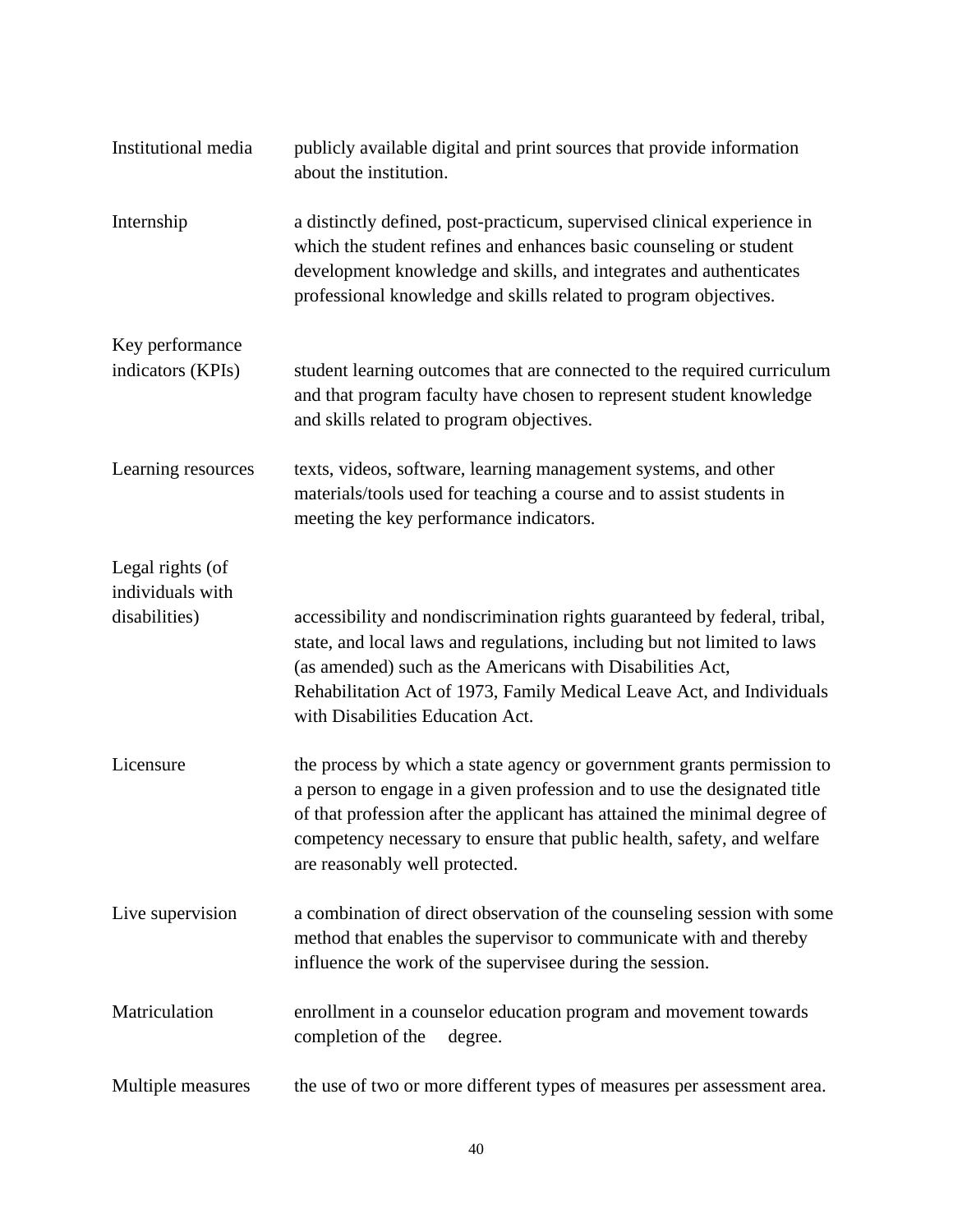| Multiple points                           | collected at two or more points in at least two academic terms<br>throughout students' program of study.                                                                                                                                                                                                                                                   |
|-------------------------------------------|------------------------------------------------------------------------------------------------------------------------------------------------------------------------------------------------------------------------------------------------------------------------------------------------------------------------------------------------------------|
| Practicum                                 | a distinctly defined, supervised clinical experience in which the student<br>develops basic counseling skills and integrates professional knowledge.<br>The practicum is completed prior to internship.                                                                                                                                                    |
| Professional<br>counseling                |                                                                                                                                                                                                                                                                                                                                                            |
| organizations                             | organizations whose primary mission is to advocate for and to provide<br>development, support, and/or recognition for professional counselors<br>across the specialized practice areas.                                                                                                                                                                    |
| Professional                              |                                                                                                                                                                                                                                                                                                                                                            |
| dispositions                              | the commitments, characteristics, values, beliefs, interpersonal<br>functioning, and behaviors that influence the counselor's professional<br>growth and interactions with clients and colleagues.                                                                                                                                                         |
| Program delivery                          |                                                                                                                                                                                                                                                                                                                                                            |
| type                                      | a program may be delivered solely in person, solely online, or in a<br>hybrid format.                                                                                                                                                                                                                                                                      |
| Prospective students                      | individuals not yet admitted to or enrolled in a program who may have<br>interest and be eligible for application and future enrollment.                                                                                                                                                                                                                   |
| Relevant training<br>in counseling        |                                                                                                                                                                                                                                                                                                                                                            |
| supervision                               | training in counseling supervision to be determined by the program (e.g.,<br>workshop offered by the institution, graduate supervision course,<br>possession of supervisory credential, etc.).                                                                                                                                                             |
| Service delivery modalities<br>digitally) | The ways in which counseling may be conducted (e.g., in-person,                                                                                                                                                                                                                                                                                            |
| Specialized practice<br>areas             | a structured sequence of curricular and clinical experiences that assists<br>students to develop and demonstrate the knowledge and skills necessary<br>to address a wide range of issues in an area of specialized practice. In the<br>context of these standards, specialized practice areas are housed within<br>an entry-level master's degree program. |